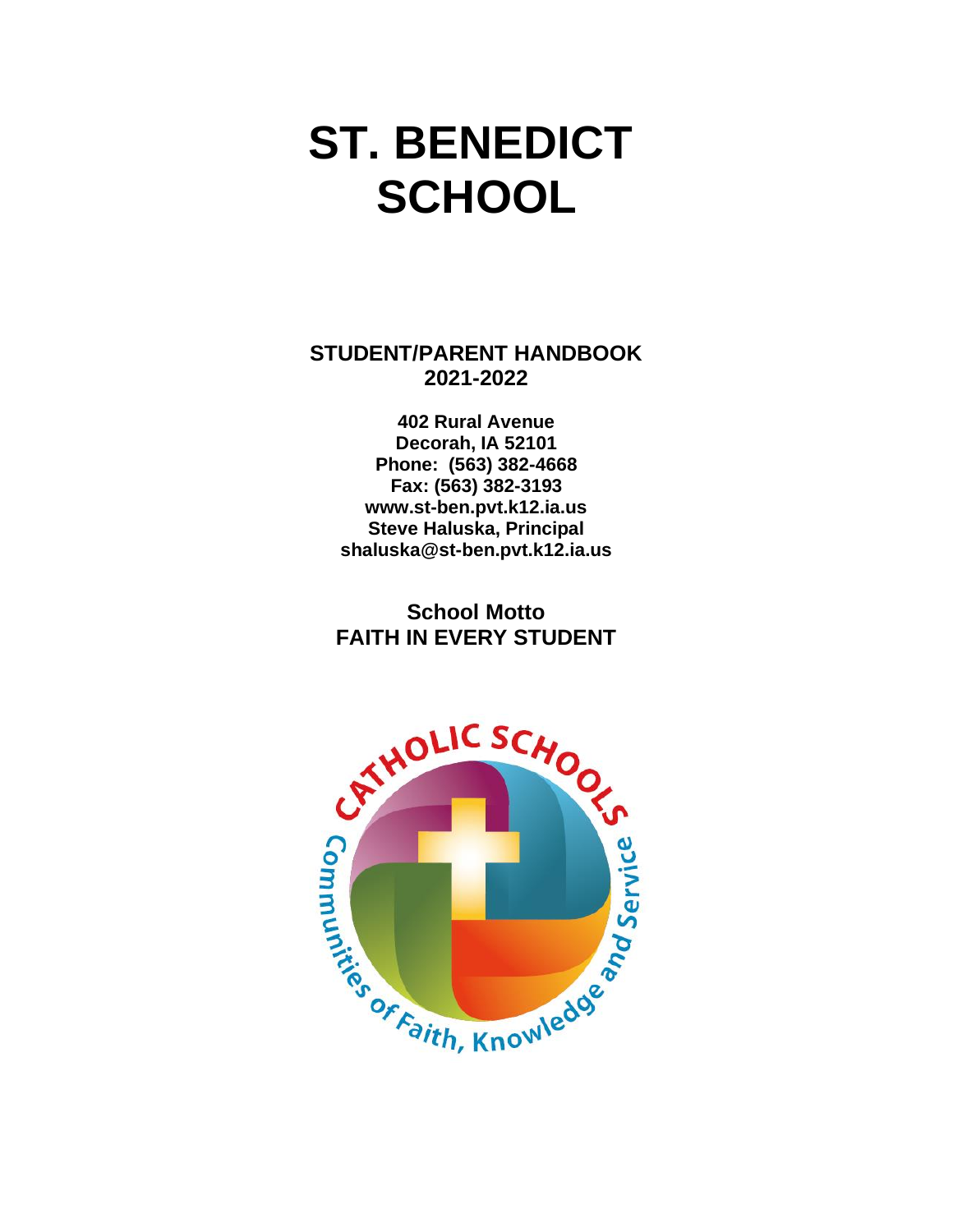# **Table of Contents**

| <b>I. Mission Statement</b><br>II. Learning Goals<br>III. Catholic Dimension<br>A. Catholic Atmosphere<br>B. Prayers, Practices, and Beliefs<br>C. Spiritual Program<br>D. Sacramental Preparation<br>E. Liturgical Celebration                                                                                                                                                                                                                    | Page 3<br>Page 3<br>Page 4 |
|----------------------------------------------------------------------------------------------------------------------------------------------------------------------------------------------------------------------------------------------------------------------------------------------------------------------------------------------------------------------------------------------------------------------------------------------------|----------------------------|
| IV. Admission/Non-Discrimination Page 5                                                                                                                                                                                                                                                                                                                                                                                                            |                            |
| A. Admission                                                                                                                                                                                                                                                                                                                                                                                                                                       |                            |
| <b>B.</b> Equal Opportunity                                                                                                                                                                                                                                                                                                                                                                                                                        |                            |
| V. Academic Programs/Policies<br>A. Assessment<br>B. Computer/Technology Program                                                                                                                                                                                                                                                                                                                                                                   | Page 5                     |
| C. Copyright                                                                                                                                                                                                                                                                                                                                                                                                                                       |                            |
| D. Field Trips<br>E. Guidance<br>F. Homework<br>G. Human Sexuality Program<br>H. Internet<br>I. Media Center<br>J. Multicultural/Gender Fair/Global<br>Education<br>K. Physical Education Waiver<br>L. Reading/Math Resources<br>M. School Day<br>N. School Parties<br>O. Special Services<br>P. Student Assemblies-School Liturgies<br>Q. Substance Abuse Education<br>R. Vocal and Band Concerts<br>S. Instrumental Music Classes<br>T. Geometry |                            |
| VI. Communication/Calendar<br>A. Absence / Tardy<br><b>B.</b> Calendar<br>C. Communication Methods<br>D. Complaints<br>E. Delivery to a Student<br>F. Dual Parent Report<br>G. Early Dismissals - School Closing<br>H. Beginning of Day Drop-Off Procedures<br>End of Day Departure Procedures<br>L.<br>Parent/School Communication<br>J.                                                                                                          | Page 8                     |

- K. Parent Student Teacher Conferences
- L. Progress Reporting
- M. Student Privacy Act
- N. Student Records
- O. Telephone
- P. Visiting Classes & Parent Involvement

#### **VII. Discipline** Page 11

- A. Beverages, Candy, Food, Gum
- B. Discipline Code
- C. Dress Code
- D. Extinguishers
- E. Gangs
- F. Harassment/Bullying
- G. Search and Seizure
- H. Student Behavior
- I. Tobacco / Drinking / Use-of-Non- Prescribed Drugs
- J. Weapons
- K. Corporal Punishment
- L. Cell Phones

#### **VIII. Student Activities** Page 16

- A. Activity Options
- B. Athletics
- C. Public Conduct on School Premises
- D. Sportsmanship
- E. Student Activities
- F. Band/Music/Piano Lessons

#### **IX. Health/Safety Issues** Page 17

- A. Abuse
- B. Alcohol/Drug Policy
- C. Asbestos
- D. Bloodborne Diseases
- E. Chemical Right to Know Law
- F. Emergency/Natural Disaster
- G. Lead in the Drinking Water
- H. Prescribed Medication
- I. Radon Testing
- J. Smoking/Smoke Free Building
- K. Visitors

#### **X. Services** Page 20

- A. Bicycles/Mopeds/Cars
- B. Bus
- C. Lockers
- D. Lost & Found
- E. Lunch
- F. School Supplies
- G. Textbooks
- H. Tuition Tax Credits
- I. Tuition Grants
- J. Scrip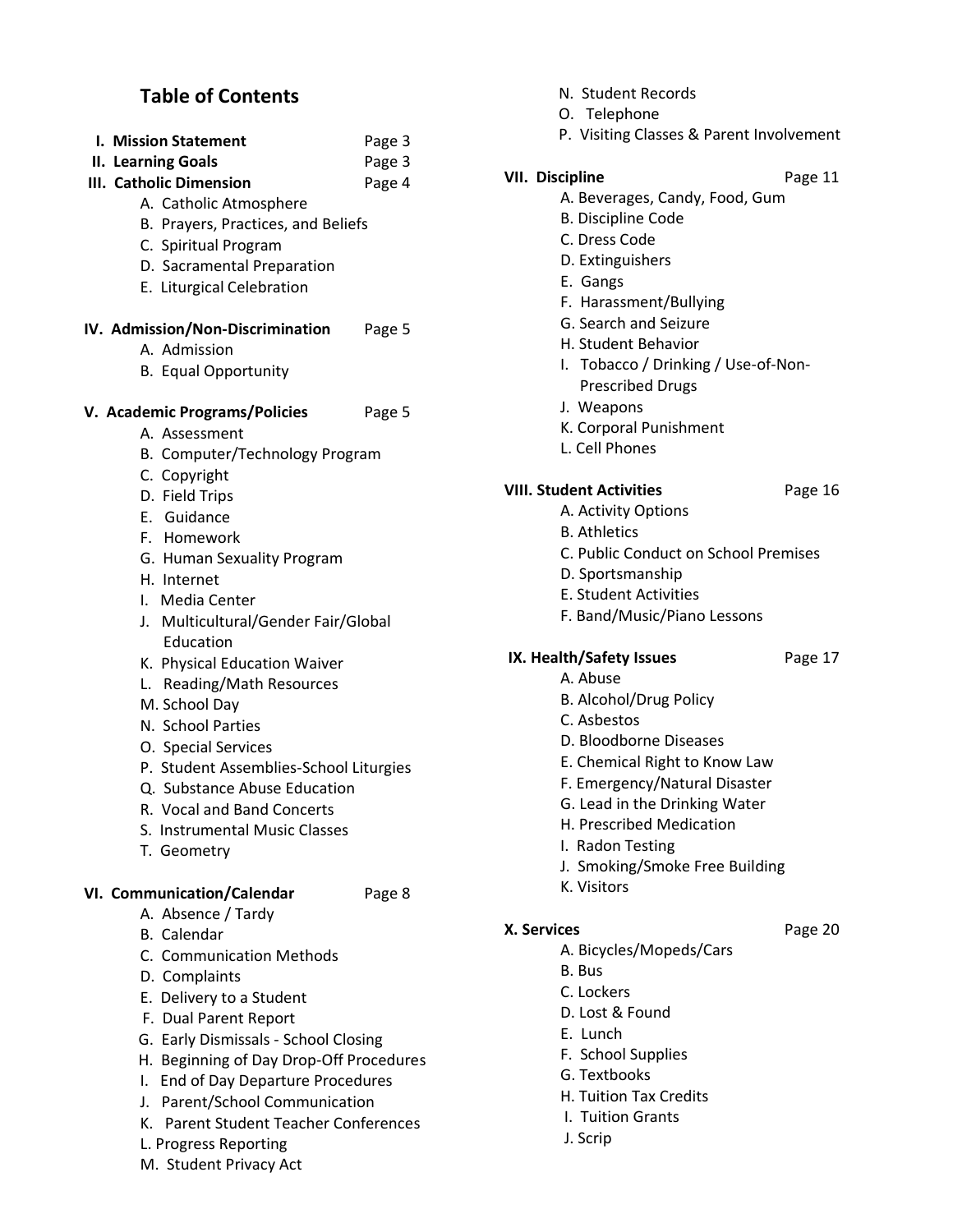#### **XI. Personnel** Page 22 A. Professional Staff B. Support Staff

C. Volunteers

D. Board of Education

E. Parent/School Association

**XII. Prayers / Practices / Beliefs** Page 23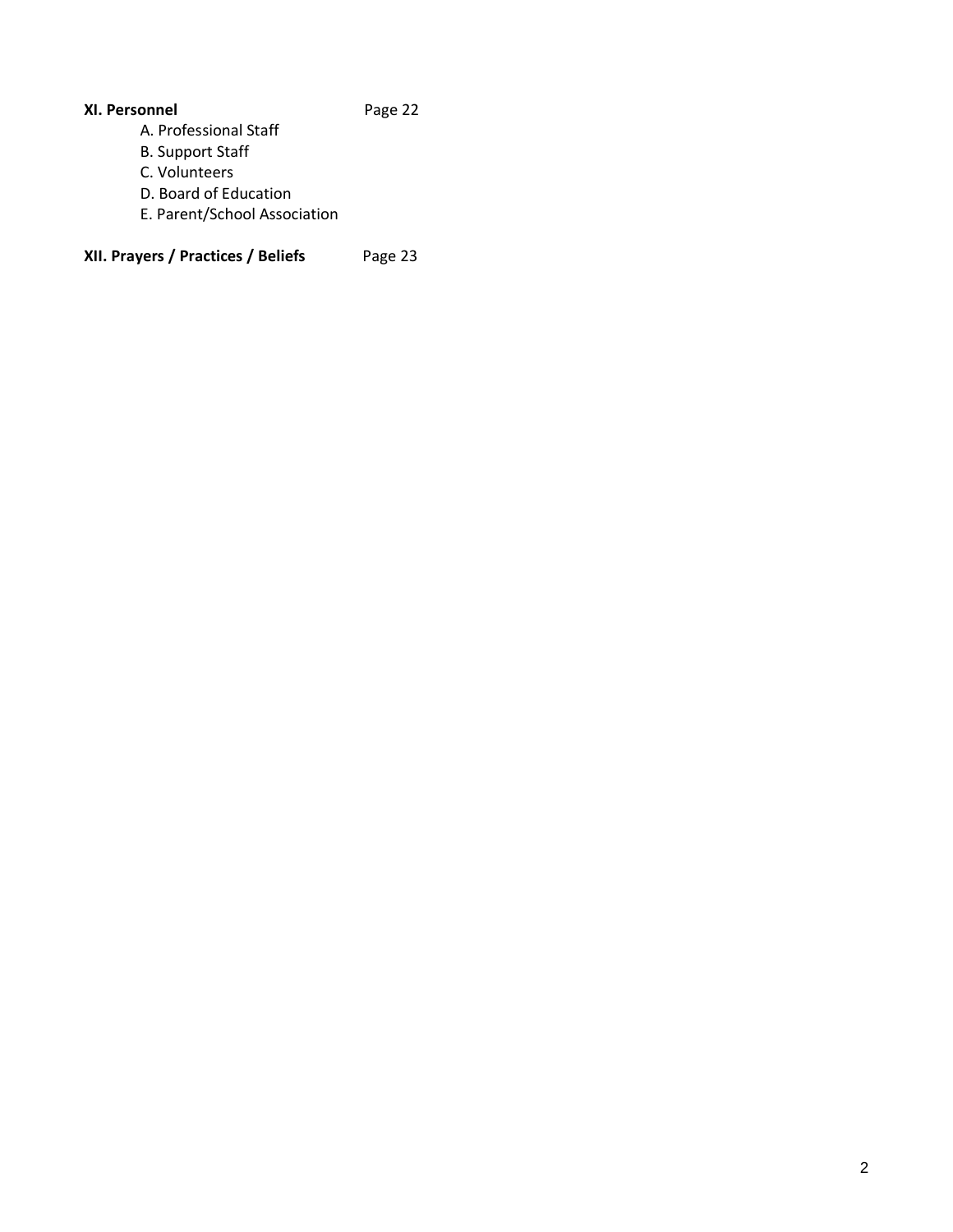# **Parent / Student Handbook 2021-2022**

Welcome to the 2021-2022 school year at St. Benedict School! As we begin the 135th year of Catholic education in the Decorah community, our focus is on Faith, Academics, and Service. We encourage you to discover the many ways St. Benedict School lives, develops and encourages our motto--Faith in Every Student.

This handbook, developed by our faculty and administration, publishes the school policies, procedures, and services. Every situation that might arise during a school year cannot be covered. All archdiocesan policies and State of Iowa education laws that apply to St. Benedict School are to be followed. This is an overall guide and not intended to be all-inclusive. The Board retains the right to amend the handbook.

**Policies of the Archdiocesan Faith Formation Commission and Archdiocesan Catholic School Board are referenced throughout this document. These policies can be found at the Archdiocesan website [http://www.arch.pvt.k12.ia.us/FFCandCSB/FF](http://www.arch.pvt.k12.ia.us/FFCandCSB/FFLManual.html)**

**[LManual.html.](http://www.arch.pvt.k12.ia.us/FFCandCSB/FFLManual.html) These policies are also available at the St. Benedict School office.**

# **I. Mission Statements**

Mission Statement of the Educational Apostolate-Archdiocese of Dubuque

The mission of the Educational Apostolate of the Archdiocese of Dubuque is to guide individuals to:

- respond to God's continuous call for conversion to Jesus Christ
- form and be formed in Christian community
- grow in knowledge of faith
- participate in liturgical celebrations and prayer
- collaborate in the Church's mission of evangelization

**St. Benedict School is founded on the core values of faith, leadership, and responsibility with an emphasis on prayer and service, as modeled by Saint Benedict. As an educational component of St. Benedict Parish, we welcome students and families of all faiths who seek academic excellence through Gospel values and Catholic teachings. We serve students in preschool through eighth grade from Decorah and surrounding rural communities. Students are nurtured in a safe and caring environment that promotes respect and compassion. Our dedicated staff endeavors to educate students to develop lifelong learning skills and to create a positive impact in an ever-changing world.**

# **II. Archdiocese of Dubuque Catholic School System Student Learning Goals**

#### 1. **Religion/Spirituality**

Students demonstrate knowledge of God and of the Catholic religion and verify development of their spiritual lives.

2. **Communication**

Students effectively communicate for a variety of purposes.

3. **Analysis**

Students observe, infer, analyze, and evaluate ideas, processes, structures, and organizations.

4. **Problem solving** 

Students solve problems and resolve conflicts individually and cooperatively.

- 5. **Value Judgments/Decision Making** Students make decisions based on gospel values.
- 6. **Aesthetics/Fine Arts**

Students apply creativity and skill in the performing and fine arts.

7. **Civic Responsibility** 

Students will be responsible members of local and global communities.

#### 8. **Environment**

Students will be responsible and respectful of the environment.

## **St. Benedict School Mission Statement**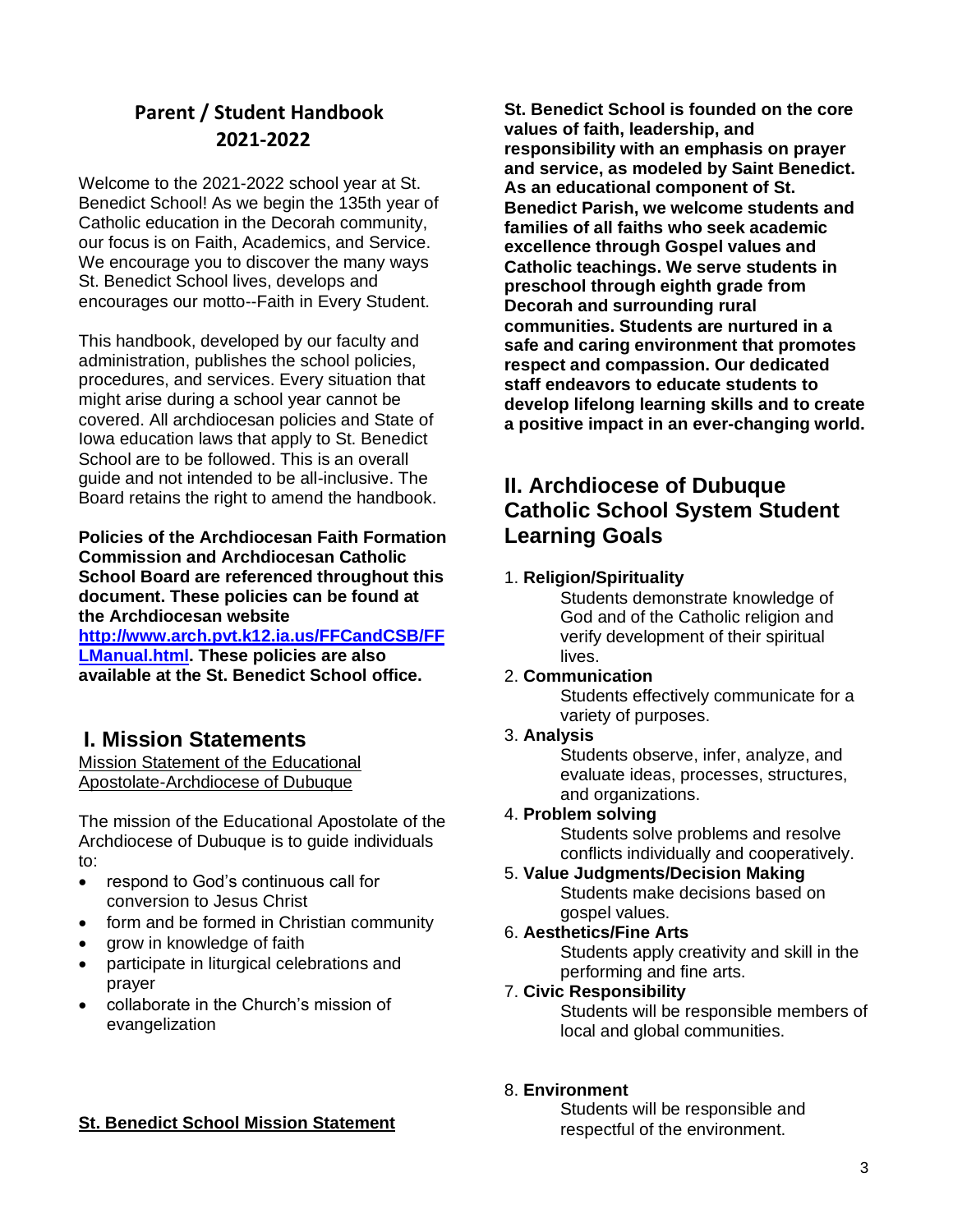#### 9. **Wellness**

Students formulate and achieve healthy lifestyles.

#### 10. **Technology**

Students effectively and morally use technology.

#### 11. **Life and Career Planning**

Students develop life-long goals and strategies for living.

# **III. Catholic Dimension/ Uniqueness**

#### **Catholic Atmosphere**

Religious education at St. Benedict School occurs in two major areas: the study of the Catholic faith and integrating faith experiences into the life of each student. The weekly Sunday parish celebration of Eucharist is central to our faith life and all our faith formation experiences are designed to enhance that celebration. Besides classroom instruction in religion, liturgical and sacramental participation are part of our school program. Celebration of the Sacrament of Reconciliation, all school liturgies, and opportunities to participate in Mass during the week are part of the spiritual life of the school.

Parents/guardians are encouraged to become aware of and encourage their child(ren) in their faith life. The school can only support what is taught and experienced at home.

#### Prayers, Practices, and Beliefs

A list of prayers and other basic beliefs and practices for students are listed at the end. Prayers may be introduced at one level, and students may not be expected to have them memorized until the next year. However, students are expected to understand these prayers and know they will be a part of our prayer at school. We encourage you to pray with your child at home and to help them learn their prayers.

#### Spiritual Program

The spiritual program of the school recognizes that "to provide a sound academic program which includes emphasis on Catholic teachings within the atmosphere of Christian living" cannot be attained in the formal classroom only. The formal classroom learning is the beginning. Every Christian has the responsibility to use his/her gifts for the good of the community and to minister as Jesus did. This is the core of the Christian life.

Parents/guardians are always invited to the school liturgies. Mass schedules are listed on the monthly calendars.

Sacramental Preparation - Preparation for the first reception of the sacraments of Reconciliation and Holy Eucharist will be given in second grade. Parents/guardians should be directly involved in the religious education of their children. Meetings are held to inform and assist families in the sacramental preparation for their child.

Liturgical Celebration - Students and teachers plan and participate in liturgies. Parents/guardians are always welcome to attend. Non-Catholic students and parents are welcomed to receive a blessing during the Sacrament of Holy Eucharist during school masses by proceeding forward with arms crossed across their chest. The Sacrament of Reconciliation is provided during Lent. Students are given opportunities to participate in Mass during the school week. On Friday mornings, grades K through 8 attend and participate in a student planned liturgy. Mass begins at 9:00am. Several times during the school year students and families are asked to help with the liturgical ministries at the parish Sunday Mass.

# **IV. Admission Policies/Notice of Non-Discrimination**

#### Admission

Children five years old by September 15 are eligible to enroll in kindergarten. Also, students returning from TK are also eligible for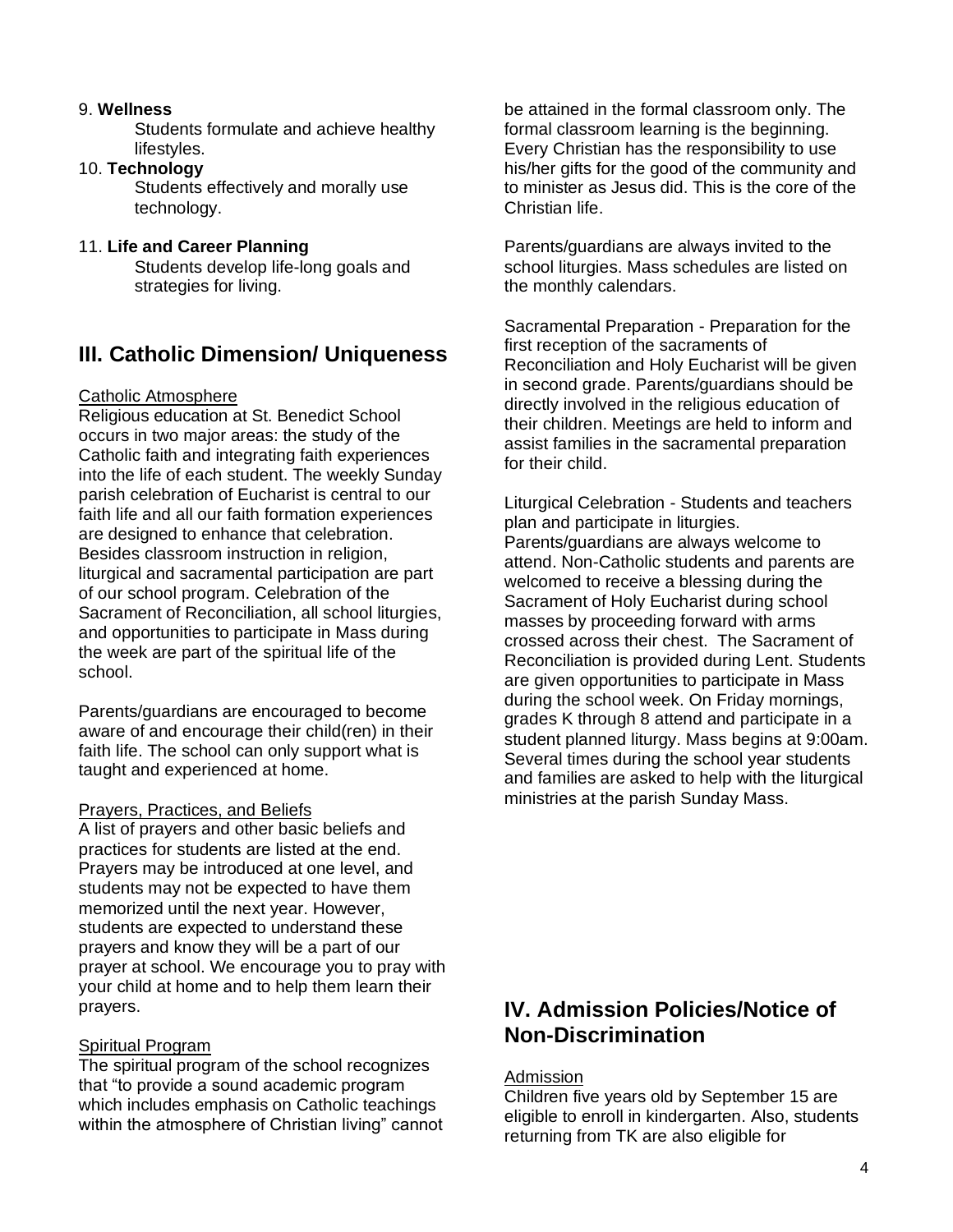Kindergarten. Exceptions to this policy are not allowed. (ABE Policy 5112)

Children are charged tuition. St. Benedict School will accept students of any religious conviction. However, as a student, everyone is considered a part of the total school community and will be included and expected to participate in all activities scheduled as part of the class day and all required classes, including those of a religious nature.

#### **Where parents of a student are divorced or separated, a copy of the custody decree for the child must be in the student's file.**

#### Equal Opportunity

St. Benedict School is an equal opportunity employer and school. No student will be discriminated against because of his or her race, creed, color, sex, sexual orientation, gender identity, national origin, religion socioeconomic status, marital status, or disability. However, students are required to meet the school's academic and financial requirement(s). As a bona fide religious institution, educational programs governed by the Archdiocesan Board of Education may consider a student's religion, sexual orientation and/or gender identity a qualification for enrollment when such qualifications are related to a bona fide religious purpose.

# **V. Academic Policies/Programs**

Assessment ISASP – Grades 3-8 FAST - Grades K-8 MAPS – Grade 8 Title 1 Assessments - Beginning and end of the year in reading

When test results have been returned and analyzed, parents receive appropriate information. In addition, personal conferences are available with parents to go over the results in more detail. Parents are encouraged to set up appointments if they wish for more information.

Computer/Technology Program All students, grades K-8, use the computer to reinforce skills and make use of computer

programs. Computers with Internet access are available in the computer lab, media center, mini lab, and in each classroom. All K-8 students receive direct technology instruction twice each week. Students must sign an Acceptable Use Policy and follow its expectations.

A separate Digital Learning Environment handbook must be reviewed by third through eighth grade students and parents annually.

Technology fees are included during registration for all kindergarten through eighth grade families.

#### Copyright

It is the policy of the educational programs governed by the Archdiocesan Board of Education (ABE 2510) that all employees, volunteers, and students will abide by the federal copyright laws. Employees, volunteers, and students may copy print or non-print materials allowed by: -copyright law

-fair use guidelines

-specific licenses or contractual agreements -other types of permission.

Employees, volunteers, and students who willfully disregard copyright law are in violation of Archdiocesan policy, and do so at their own risk, assuming all liability.

#### Field Trips

Field trips aid the instructional program by enabling the children to experience educational resources not found in the classroom. All students are expected to observe school policies when they are on field trips. Students are also expected to provide a signed permission slip from their parents/guardians. Students will leave school, remain, and return together with their assigned group and chaperone. They may not be excused to leave the group during the trip.

#### **Guidance**

Our school social worker complements the curricular offerings provided in the general classroom by offering support to students in a number of areas.

**Homework**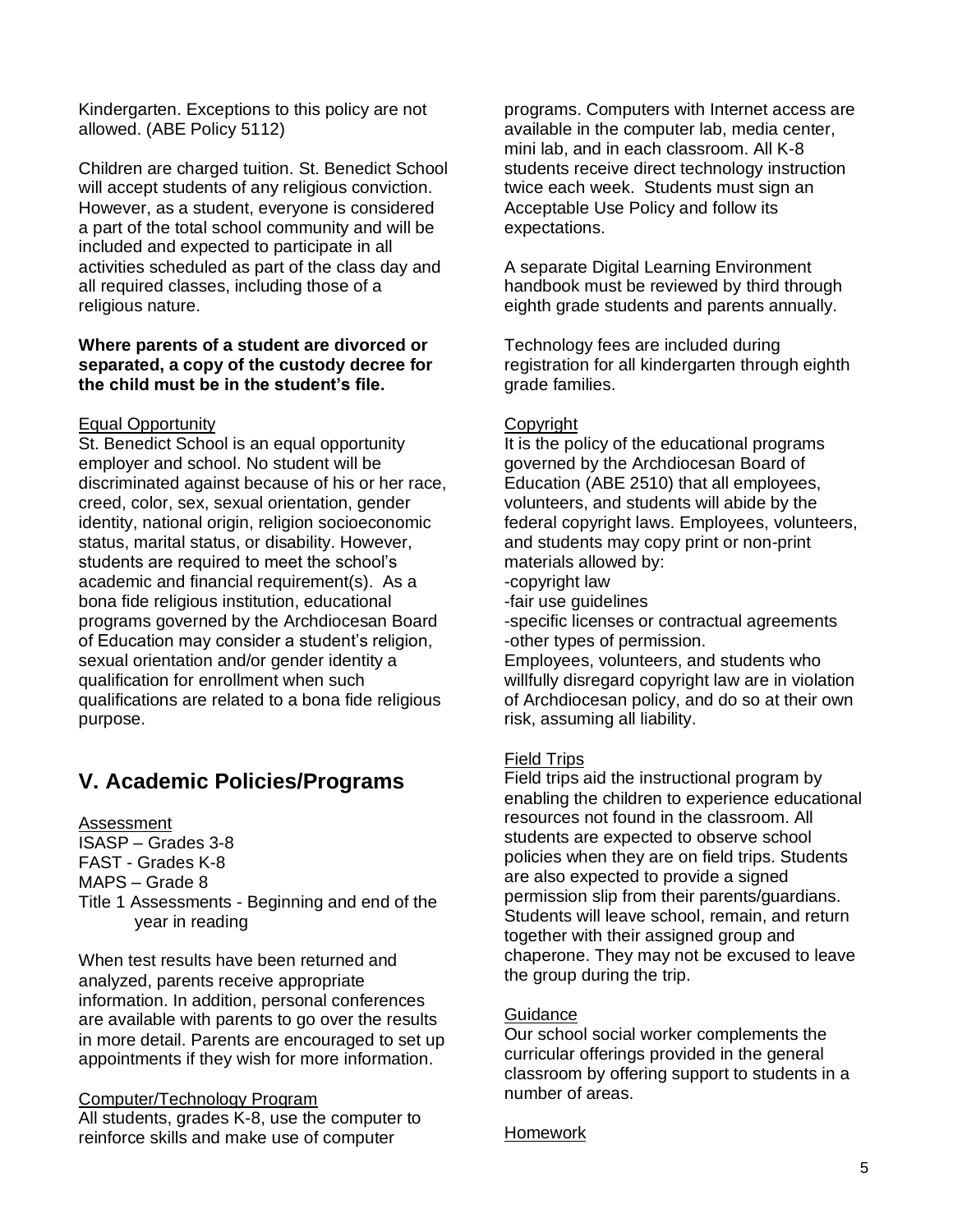Homework is encouraged to help students learn content, skills, and the values of practice, review, and application. Teachers assign homework according to the age of students. Parents/guardians should not have to instruct students but are encouraged to support the process through questions and suggestions when appropriate. With concerns about homework, please contact the teacher directly.

#### Human Sexuality Program

Human sexuality instruction is integrated into the religion program and is presented from the Catholic perspective in the context of total growth. Parental/guardian support and involvement is an essential component of this program. Information is sent to families as the time for this program approaches. An option is provided for students whose parents/guardians do not want them to participate in these classes. A request for exemption must be in writing to the principal. Parents can request to review the course materials at any time. Please refer to ABE policy 6141.11 for specific details.

#### Internet

The policy of educational programs governed by the Archdiocesan Board of Education requires the ethical use of the Internet and related technologies by all employees, volunteers and students. (ABE 2511 ABE 5144.3) Access privileges may be revoked, school disciplinary action may be taken, and/or appropriate legal action taken for any violations that are unethical and may constitute a criminal offense. All are required to sign an Acceptable Use Agreement and follow its guidelines. Media Center

The school library/media center is provided for student use and resources. Students may check out books for reference or reading enjoyment. As in any area where materials are shared, students must be responsible for the use of library materials. Parents are requested to help maintain current library materials by having children be responsible for returning books on time. If a book is lost, damaged, or stolen, a fee is charged to replace the book.

Multicultural/Gender Fair/Global Education St. Benedict Catholic School offers a global, multicultural, gender fair approach to the educational program.

St. Benedict Catholic School is committed "to a curriculum that fosters respect and appreciation for cultural and racial diversity and an awareness of the rights, duties, and responsibilities of each individual as a member of a multicultural, gender fair society." (ABE 6144.2) The education program is one of permeation and action for the implementation of the global, multicultural, and gender fair elements of the students' education.

#### Physical Education Waiver

A pupil shall not be required to enroll in either physical education or health courses if the pupil's parent or guardian files a written statement with the school principal that the course conflicts with the pupil's religious beliefs." (ABE 6144.3)

#### Reading/Math Resources

A government funded Title 1 teacher works with students eligible for extra help in reading. A resource room teacher is available for students who need extra help in reading and math. Students, teachers, or parents may initiate the process requesting extra help, beginning with the classroom teacher. When a request is made, the classroom teacher follows the response to intervention process in consultations with parents, principal, and the AEA to determine eligibility, strategies, and time for extra help.

#### School Day

Supervision is available on school grounds beginning at 7:40 AM and students should not arrive before then unless in a school activity. School begins at 8:15 AM Monday, Tuesday, Thursday and Friday (doors open at 8:07 AM), and dismissal is at 3:00 PM. On Wednesdays, supervision on the playground begins at 8:40, doors open at 9:07 and school will begin at 9:15 AM. This allows for teacher inservice on those mornings beginning at 8:00 AM. **All** K-8 students should enter the building in the morning from the doors on the playground side, unless they arrive after students have entered the building. Students should not remain on the school grounds after school hours unless supervised by an adult. St. Benedict School does not provide supervision after school.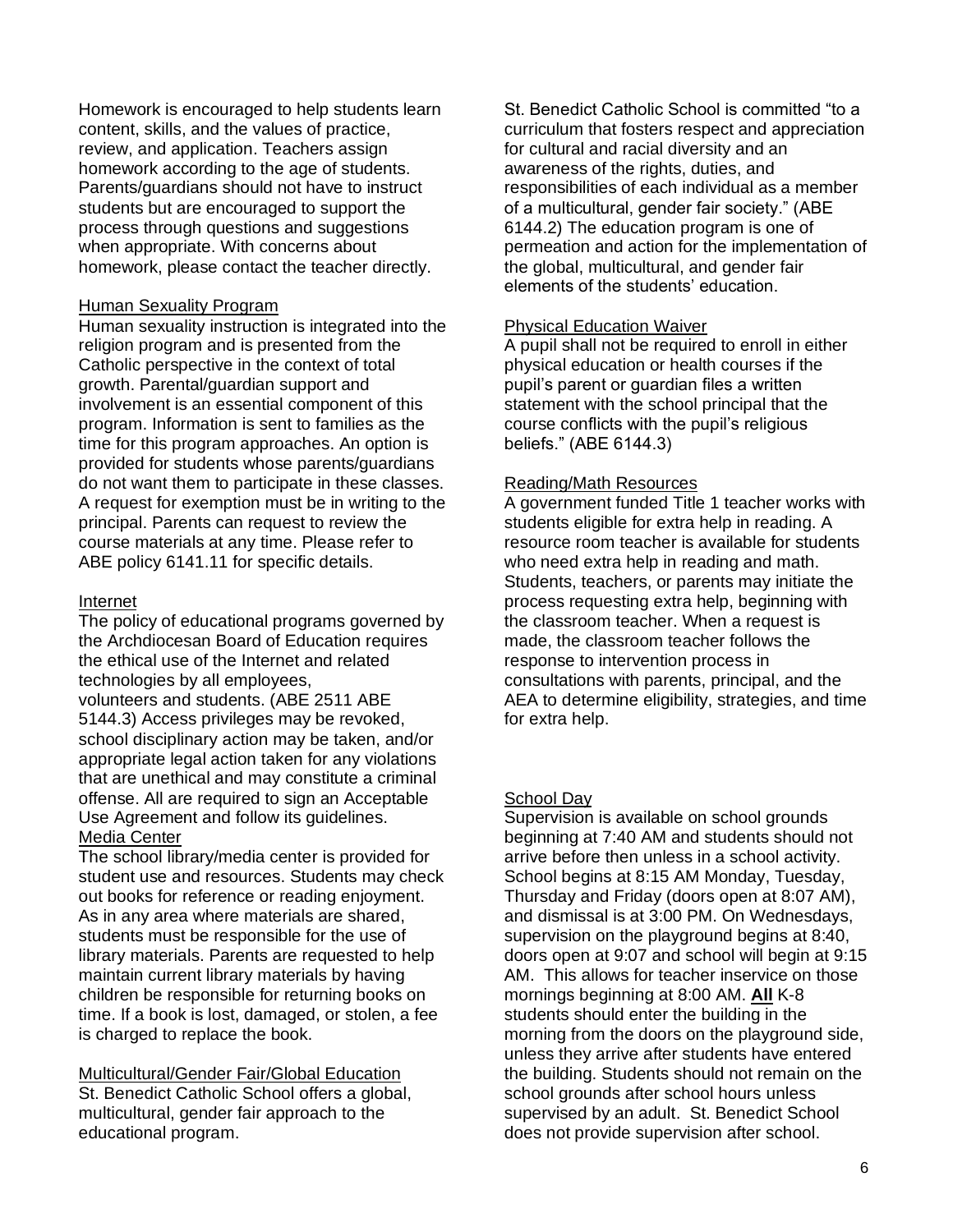#### School Parties

Parties that consume valuable instructional time are discouraged. Students may bring treats for their birthday to be shared with the entire class. After school parties and the transportation for them are the responsibility of families. Decorah Community School District buses request **only one additional bus pass per person**. Late evening parties are discouraged during the school week.

#### Special Services

The services of a psychologist, social worker, speech therapist and diagnostic testing for learning disabilities are available through the Keystone Area Education Agency. St. Benedict School also offers a certified special education teacher to work with identified students who have an IEP (Individualized Education Plan). Requests for these services begin with a parent request to the teacher or by teachers in agreement with parents and the school principal through the use of the response to intervention process. All parental rights are strictly maintained.

When your child has been referred for special education services, federal and state laws give you certain rights. Some of these are:

- The right to be contacted and told what the school plans to do about your child's educational program. This must be done before your child is tested or placed in a program.
- You have the right to consent. This means the school must have your permission prior to placing your child in a special education program.
- The right to a full evaluation of your child's needs. If you don't agree with the school's findings, you may request an outside evaluation.
- The right to see your child's records kept at school.
- The right to privacy of information. With a few exceptions, no one may see your child's record without your permission, given in writing. Exceptions are people such as your child's teacher, or other school officials engaged in planning your child's educational program.
- The right, as much as possible, to have your child in classes with children who are not in special education programs.
- The right to be involved in the development of your child's IEP (individual education program).
- The right to have someone present to help you in the development of your child's IEP. This could be another parent, a teacher, a lawyer, or an advocate.
- The right to appeal decisions made by the school regarding your child's diagnosis or placement.

If you desire additional information, please contact the school principal.

#### Student Assemblies-School Liturgies

All school assemblies and liturgies are part of school curriculum. When any person stands before the assembly to address the group, (Mass, Assembly), there is to be no talking among students or improper behavior: shouting, whistling, excessive noise, and whispering do not show the respect expected.

#### Substance Abuse Education

A substance education program is one component of the guidance program. It includes basic student education reinforcing activities/events, family education (through parent meetings), and utilization of appropriate community agencies.

#### Vocal and Band Concerts

Christmas and Spring vocal and band concerts are held at the Decorah High School Auditorium. Students are bused to the auditorium for a practice on the afternoon of the evening concert. **Students need to be in attendance at least a half-day to be eligible to participate in a co-curricular activity or school event. Students must be at school by 11:30am or they will not be allowed to participate in any after school activities.**

#### Instrumental Music Classes

Cadet Band begins in fifth grade. Students will try out instruments at the end of their fourth grade year. Large group instruction takes place twice each week, with individual student lessons once per week.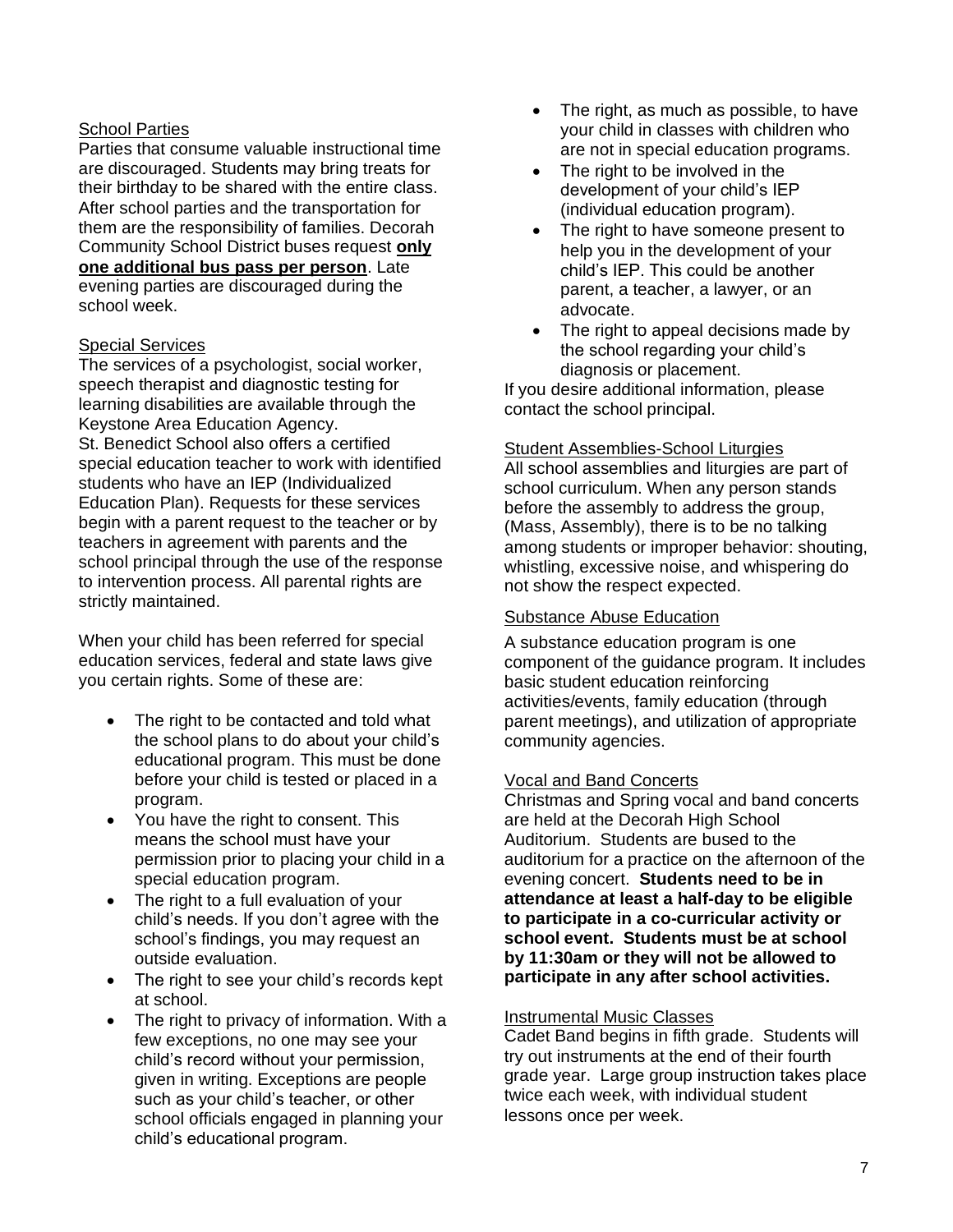Students in sixth and seventh grade meet together twice weekly for large group instruction. Individual lessons are held once weekly.

Eighth grade students are given their individual lessons at St. Benedict's. They participate in large group at St. Benedict School, as well as travel to join the Decorah Middle School 8th grade band for large group instruction. Busing is provided for this class period.

#### **Geometry**

Students in eighth grade who qualify for Geometry take the course at Decorah Middle School. Busing is provided for this class period.

# **VI. Communication**

#### Absence / Tardy

The Iowa Compulsory Education Law (Iowa Code 299.1) states: "Children between the ages of 6 and 16 are compelled to receive education, and each child's parent, guardian, or legal custodian (hereafter referred to as "parent") is the person held responsible in the law for compelling the child's education." This law specifies procedures for dealing with attendance concerns.

#### Local Policy

Regular attendance is a key factor in success at school. The value of the group class work missed is impossible to "make up" by alternate out-of-class work.

-Doctor/dentist appointments are best made for after school hours or on free days. A student who must, as an exception, be excused for an appointment needs a written notification for the teacher. A written request from the parent or a phone call is also required anytime a pupil needs to leave school before the usual time of dismissal. No child is released unless the principal or secretary in the office knows the reason for the release and the person to whom the child is released. The school accepts no responsibility for any child who leaves without the proper permission. If/When a student enters or exits the school other than the regular times, the student must sign-in /out-in the office.

**-Parents/guardians are required to phone the school before 8:30 AM and leave a message** on the office answering machine if a child will be absent and to give the reason for the absence.

-The principal/secretary approves the dismissal of pupils who are ill. Parents or guardians are notified when the illness is detected and are encouraged to call for the child or to make other arrangements. Please keep local emergency contacts up to date in the school office.

**After 7 absences in a semester and again after 12 absences in a semester, the school will contact the parent by written notification. The Archdiocesan policy, local policy, and state code will be made available to parents with each written communication. Extended or frequent absences will require a doctor's notice. If there are more than 15 absences in one semester the county** 

#### **attorney will be notified.**

Starting on time is important. With the fourth tardy in each quarter, and for each following tardy, the consequence for all is to make up time outside of regular school hours, according to each unit's procedures. In writing, parents will be notified of the amount of time to be made up and asked to contact the classroom teacher to schedule the time. Teachers will not be required to make up the time outside of their regular contracted hours.

All students need to be in their classroom and ready to begin their day by 8:15. (9:15 on late start/Professional Development days.) A child is counted tardy if they arrive after 8:15 and before 9:45. Anything after 9:45 is either a half day absent or full day absent. Leaving prior to 1:30 will count as a half day absent.

According to Archdiocesan Policy 5144.2, *The Archdiocesan Catholic School Board requires 148 days annually, to be met by attendance for at least 37 days per quarter.*

Students not meeting this requirement may be asked to make up the time before the end of the quarter, the county attorney may be notified, and/or the child's enrollment may be revoked.

# **Calendar – 2021-2022**

This calendar follows the Decorah Community School District calendar. Since IA law allows the use of P-S-T conference days as instructional time, the first two weather-related, no-school days will not be rescheduled. Students have 177 days of instruction. The annual calendar will be provided at registration. The monthly calendar is available on the school website.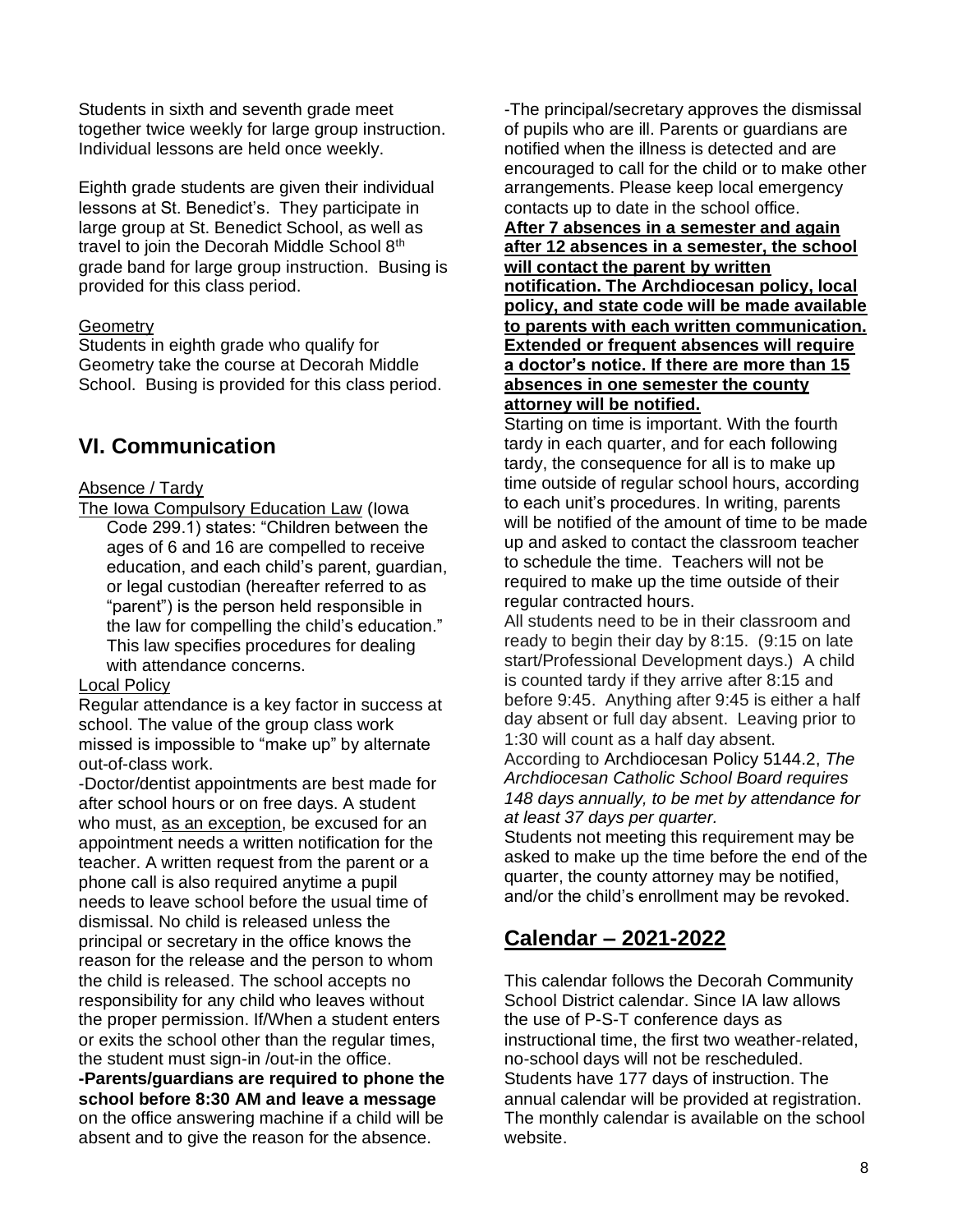#### Communications Methods - Parent/School

Adequate and clear communication between school and home is essential for the success of all students. Parents should feel free to call teachers about student progress or other situations of concern. Please read the information sent home in the family envelope and check the school web site for updates.

#### **Complaints**

The following policies of the Archdiocesan Board of Education should be followed when dealing with complaints. Copies can be obtained from the principal, board of education chairperson, or the Office of Educational Services:

- $\Box$  Instructional Materials and Activities, ABE 1312
- □ Complaints Against Teacher/Employee, ABE 4119.4g
- □ Complaints Against Administrator, ABE 4119.4h
- □ Complaints Against Board Members, ABE 8252

#### Delivery to a student

If you need to give something to your child during the day (lunch, instrument, book, etc.) please bring the item to the office and it will be delivered to your child.

#### **Please Note:**

Respect the safety and security of our school by not walking directly to a classroom during the school day. As well, interrupting instruction is not allowed. Parents are always welcome, but arrangements must be made ahead of time. Please see "Visiting Classes & Parent Involvement."

#### Dual Parent Reporting

According to ABE policy 5124, in the case of a student whose parents' marriage has been dissolved or a separation of a parent from the home, the name and address of BOTH parents should be on file.

Unless otherwise decreed by a court order, information commonly made available to parents of any student at St. Benedict School (i.e. notices of school functions, progress reports, newsletters etc.) will be made available to both parents. Parents have the responsibility to keep

the school informed of current address and phone number to receive that information.

#### Early Dismissals, School Closing, and Late Start Procedures

St. Benedict School follows the Decorah Community School District regarding school closings-bad weather. **We encourage everyone to go to the Decorah Community School website and opt-in for text or e-mail notifications.** Listen to the KDEC or KVIK radio stations or KWWL TV channel 7.

Beginning of Day Drop-Off Procedures Students are not supervised until 7:40 AM. K-8 students may enter the building at 8:07 AM when the morning bell rings. Kindergarten through second grade students line up at the primary door near the lower playground. Third through eighth grade students line up and enter through the intermediate doors near the upper playground. Students should not enter through the main doors unless they are tardy. Only preschool students should be entering through the preschool door.

At no time, shall a private vehicle pull into the bus loading zone, park their car, get out of their car, and help their child out of the vehicle. The parking lot or area behind the bus loading zone must be used for this method.

Parents pulling into the bus loading zone to quickly let a child out of their vehicle is permitted if the buses are not in sight. In this case, the parent would remain in the vehicle and the child quickly exits the car themselves.

# End of the Day Departure Procedures

For safety reasons, the following procedures are in place at the end of the day.

- 1. First, students riding the shuttle buses to the Middle School are dismissed.
- 2. After buses depart, students walking home or being picked up are dismissed.
- 3. Please pull forward to the cones on the school side of the street when loading students. Please watch the teacher loading for directions as to how far to pull forward.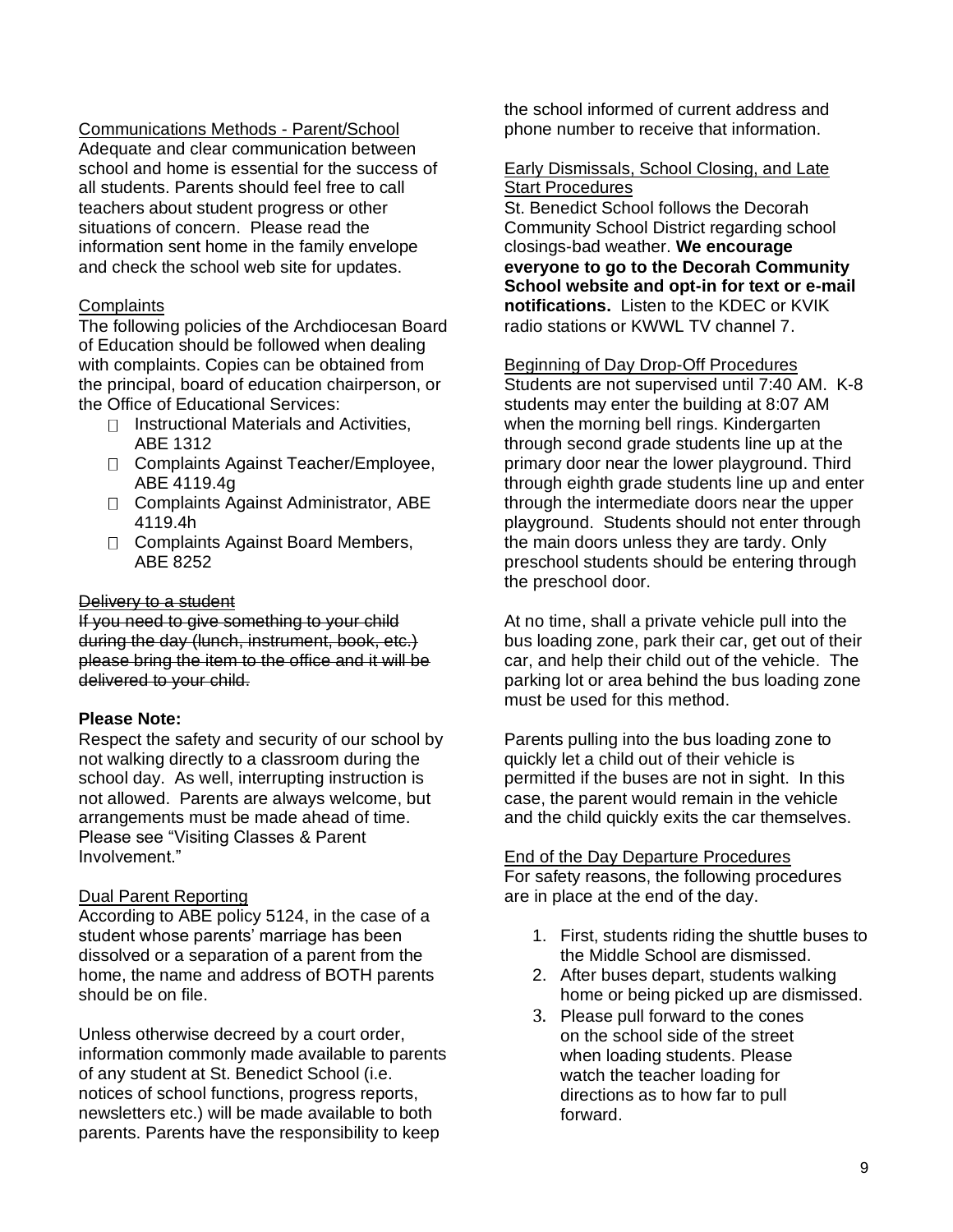- 4. We have made family signs to put in your car window for our teachers to see. If you did not receive a sign on bright colored paper please let us know and we will get one made for you.
- 5. The circle drive is reserved for preschool family pick-up and transit bus pick-up.
- 6. If your child has an appointment after school and you are feeling rushed, please call the school office and we will make arrangements for you to pick up your child in the circle drive.

Your help in using this system for pick-ups is greatly appreciated. These procedures will also be explained to students at the start of the school year.

#### Student Drivers

Students are not allowed to drive to or from St. Benedict School, regardless of if they have a school permit or not.

## Parent/School Communications

Adequate and clear communication between school and home is essential for the success of the children. Parents/guardians should feel free to call teachers about student progress or other situations of concern.

**Family Envelopes-** A large tyvek envelope is sent home once monthly with the oldest child in the family, usually during the last week of the month with important information. Family envelopes should be signed and returned to school the next school day.

**SwiftK12-** A school notification system is used to mass call, e-mail and text, parents of unexpected early dismissals, emergency situations during the school day, and with important reminders. **SwiftK12** will not be used for late starts.

#### **School Website-** www.st-ben.pvt.k12.ia.us

**Mass Emails-** At the same time as family envelopes are sent home, each family will receive an email notification.

Parent/Teacher Conferences

Individual conferences are held after the first and third quarters. Students are invited to attend these conferences. Other conferences can be scheduled by either parents or teachers as the need is recognized.

#### Progress Reporting

The purpose of progress reporting is to communicate the individual student's learning growth. Effective communication is best established through parent/teacher conferences, appropriate phone calls/notes, and quality progress reporting. Such communications necessarily focus on the individual learner in order to determine the performance level in terms of the student's ability and background.

Because growth occurs best in a positive learning environment where a student is successful, progress in learning is reported and indicated in positive ways. Just as our learning programs are standard-oriented with defined benchmarks, reporting to parents follows those standards in keeping with the student's abilities and needs. This reporting reflects evaluation of the individual's total growth in terms of potential and self-competition instead of competition against peers who differ in abilities and needs.

## Student Privacy Act

In conformity with the Student Privacy Act, and ABE 5125, St. Benedict School does not send out student/graduate information to any outside organizations without written authorization of the parent.

#### Student Records

A permanent record of each pupil is kept on file at school in accord with ABE 5125. These records are private property and are submitted to others only when lawfully requested. Should parents wish to see the records of their child, they should contact the principal.

#### Telephone

Students are expected to have the permission of the teacher/secretary to use a school telephone during and after school. Students should plan ahead so they do not have to call for "forgotten" items or to make after school arrangements. Personal cell phones are to be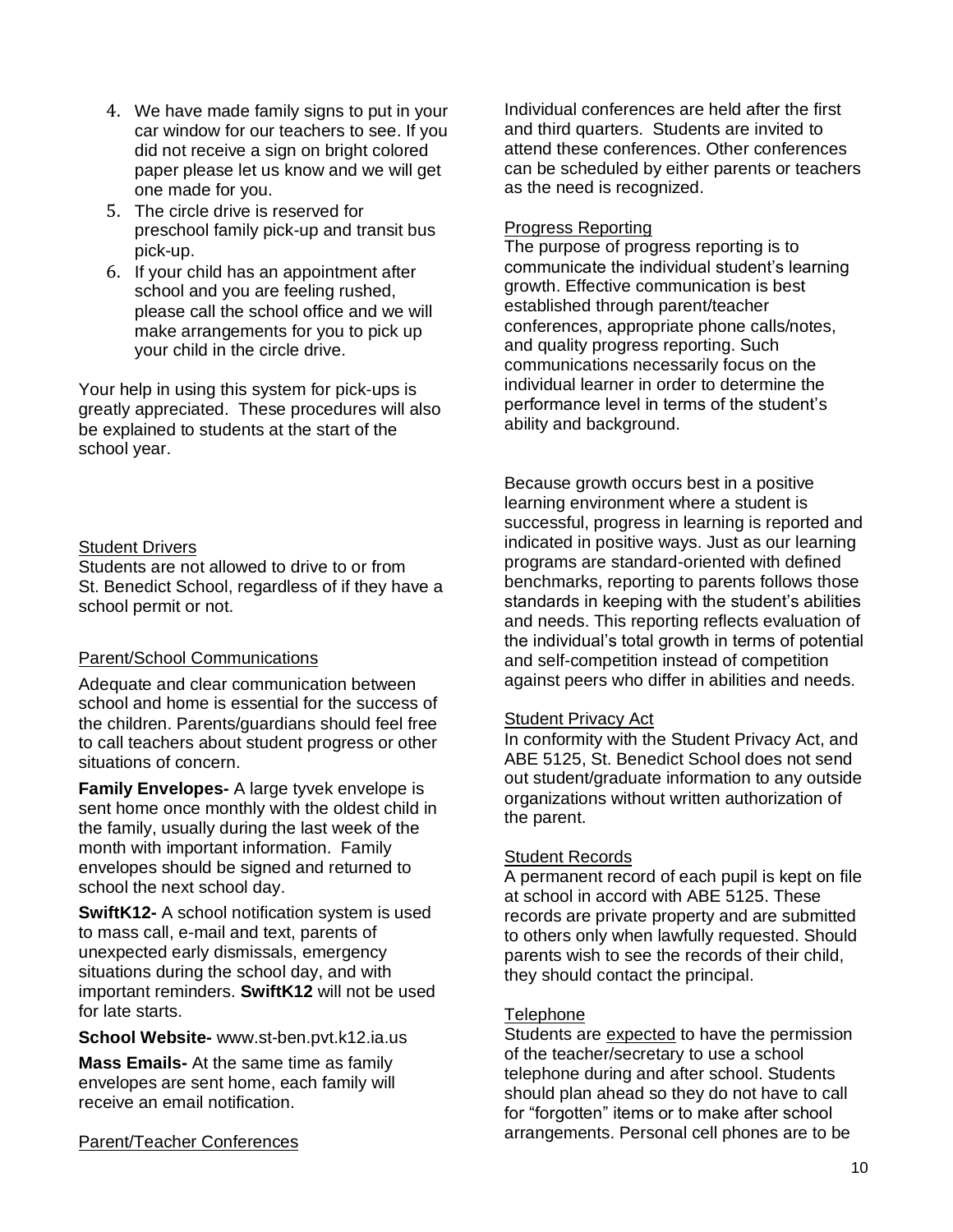turned off during the school day. Cell phones are not to be used by students during the school day without teacher permission. When a call is necessary, students must use the office phone.

#### Visiting Classes & Parent Involvement

Parents are welcome to volunteer in classrooms, but please call and let us know what times would be convenient. All visits must be set up with the classroom teacher. If dropping off items for a student, parents are asked to leave items in the school office so instruction is not interrupted. Parents should not deliver items to the classroom. Stopping by classrooms just to visit with a child is not allowed in order to keep the education of the students as the purpose of the school day.

Visitors are asked to wear guest identification, which may be picked up when checking in at the office. They should return the identification when they sign out. This security measure is to ensure the safety of all in our school.

Please contact your child's teacher to inquire about volunteer opportunities in that classroom.

Animals are not to be brought to school without prior notification and permission of the principal.

Parent involvement is encouraged during gradelevel retreats, in helping students make Banquet of Blessing projects, during mystery reader days, as field trip drivers and chaperones, serving on boards and committees (Scrip, School Board, PSA, Recruitment, Faith Formation), taking care of the outdoor plants in the summer, working at or supplying items for various events (Fall Festival, Book Fair, Parent-Teacher Conferences, Pancake Breakfast, and so forth), and various other requested areas by classroom teachers.

# **VII. Discipline Code**

In order to provide and maintain an atmosphere which permits the orderly and efficient operation of the school and which encourages learning and helps students to develop a Christian code of personal conduct, school rules and regulations are in effect. These policies and procedures have been established by the St. Benedict Catholic Parish Board of Education and administration in consultation with the school faculty, parents and students. Their

effectiveness requires the positive and voluntary cooperation of all concerned.

Knowing the rules and guidelines, their procedures and implementation, and their consequences are the responsibility and obligation of each St. Benedict student. Neither ignorance nor lack of understanding of the rules and guidelines will release a student or parent/guardian from responsibility to cooperate with the stated polices. All Archdiocesan policies and State of Iowa education laws, as they apply to St. Benedict School, are to be respected and followed. Signatures on the handbook acknowledgment form and the tuition agreement form show an acceptance of these policies, rules, and guidelines.

#### Beverages, Candy, Food, Gum

Beverages (other than water), candy, and food are not permitted in classrooms, study halls, library, or hallways without permission from a teacher. Gum is never permitted for grades K-5, so please refrain from sending this as a treat for students. Grades 6-8 are allowed to chew gum at the discretion of staff and administration.

#### **Classroom Snacks**

All classroom snacks and birthday treats will be dispensed by the teacher. Students must bring their birthday treats to school with them in the morning, or parents must call the office and be met at the door.

Examples of healthy snacks may include:

| Dry Cereal             | Granola Bars                |
|------------------------|-----------------------------|
| <b>Animal Crackers</b> | 100 Calorie Treats          |
| <b>Graham Crackers</b> | <b>Whole Wheat Pretzels</b> |
| <b>Ritz Crackers</b>   | <b>Dried Fruit</b>          |
| Raisins/Craisins       | Gorp                        |
|                        |                             |

## Discipline Code

Discipline in a Catholic school is basically selfdiscipline directed toward discipleship and service. Discipline is the responsibility of each individual student. It has the two-fold purpose of providing for the common good and the individual good. Discipline helps all students contribute to a climate for learning and living.

Guidelines are prepared and set by teachers in their classrooms in agreement with the total administrative policies. To assure optimal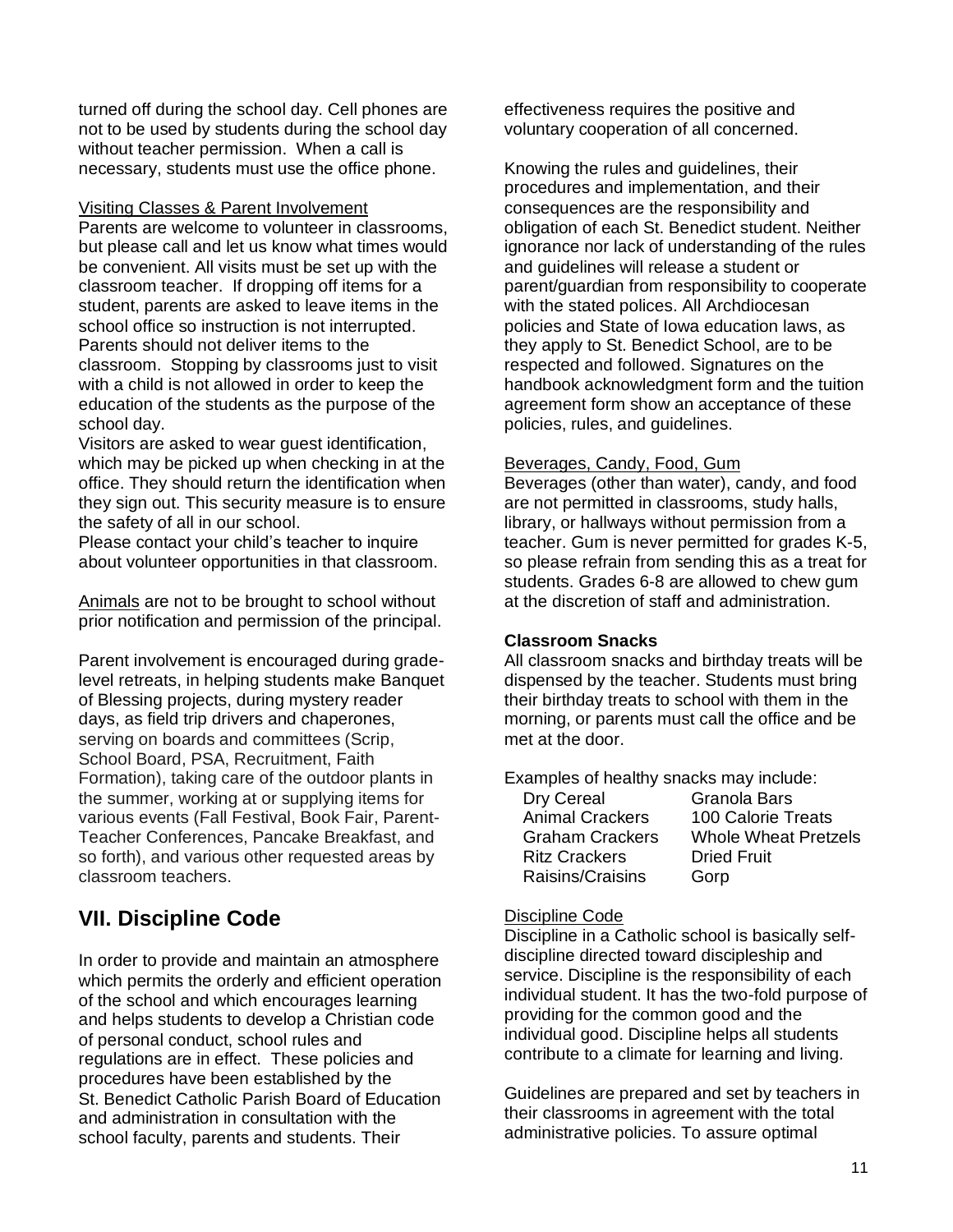development and concern for each student, frequent communication between parents and teachers is essential. All procedures are based on the premise that parents and teachers must work together and support each other's efforts. -Severe misbehavior, which seriously disrupts the learning environment, possibly threatens the well-being of the teacher or other students, demonstrates defiance, or breaks the law must be sent to the office.

Unacceptable student behaviors include, but are not limited to:

- □ Use of drugs, alcohol, tobacco
- $\Box$  Personal injury (bullying, fighting, calling names)
- $\Box$  Refusal to comply with a direct teacher command
- $\Box$  Inappropriate bus behavior
- $\Box$  Possession of a dangerous weapon
- □ Truancy
- □ Repeated tardiness
- $\Box$  Repetitive unacceptable classroom behavior
- $\Box$  Habitual late/incomplete assignments
- Vandalism
- $\Box$  Lying, cheating, stealing
- Inappropriate Language
- □ Consequences include, but are not limited to:
- □ In-school suspension
- $\Box$  Suspension from school for a definite time
- $\Box$  Suspension from school for an indefinite period of time
- $\Box$  Probation

All consequences shall be carried out according to the ABE 5l44.l. (See also ABE on Gangs 5133)

Bus behavior issues will be dealt with according to the Decorah Community School District procedures.

Essential Oils, Body Sprays & Perfumes **Essential oils, body sprays and strong scented perfumes are not allowed for student use in school.**

#### **Uniforms/Dress Code:**

#### **Kindergarten--5th Grade Uniforms/Dress Code:**

**Shirts**: Solid white, navy or true red --dress *collared shirt*, polo shirts, or a turtleneck in short or long sleeve.

Shirts must be long enough to stay tucked in at all times, and will be reminded to tuck shirts in prior to school mass by classroom teachers.

St. Benedict School or spirit wear shirts/sweatshirts may be worn **DAILY**. (Again, just sweatshirts, **No sweatpants**)

No sleeveless, cap sleeve or tank tops, insignias, or tee shirts.

**Sweatshirts**: Navy or true red --St. Ben's or Spirit wear sweatshirts only.

No zippers, jerseys or wearing inside out. No Decorah Viking sweatshirts.

**Sweaters/Cardigans**: white, navy, or true red --no hoods or insignias.

**Pants**: Navy or tan/khaki --cotton/poly or twill dress pants. Worn at the waistline with shirts tucked in. No colored denim, knit or zip off, no holes or frays.

**Shorts**: Navy or tan/khaki --cotton/poly or twill dress shorts. Worn at the waistline with shirts tucked in.

Shorts are not to be shorter than mid-thigh, fingertip length.

No oversized or baggy shorts.

**Jumpers/Skirts/Skorts**: Navy or tan/khaki --solid, pleated or straight.

Skirts, jumpers, and skorts no shorter than mid-thigh, fingertip length. Tights or shorts should be worn under skirts/jumpers.

**Leggings/Tights**: Navy, red, or white --may be worn under skirts or jumpers (*not alone*).

**Shoes**: No open-toed shoes (sandals) for safety reasons. This is also a requirement of out of uniform days.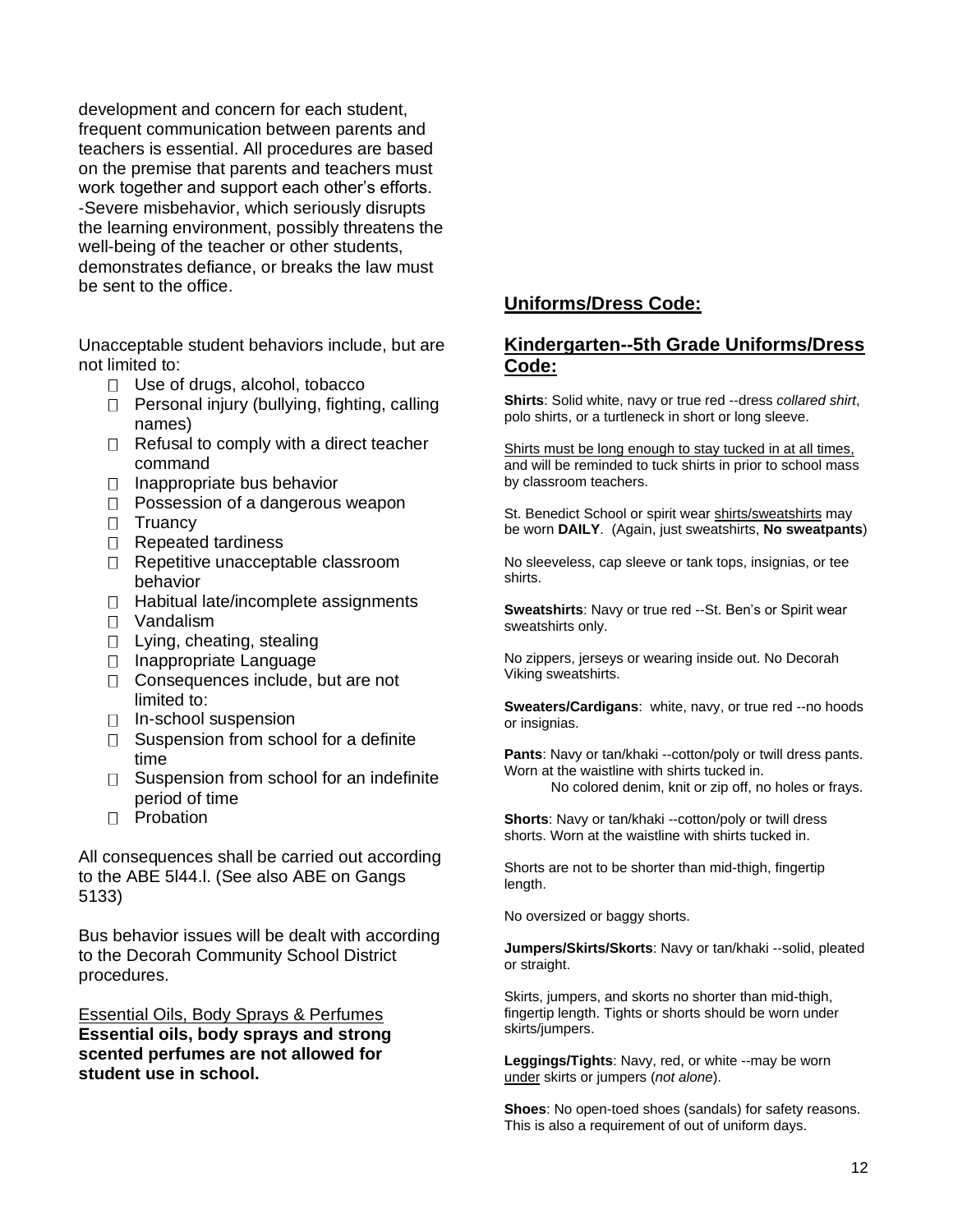Gym class and playground activities have students kicking balls and shoes are needed to prevent slivers from wood chips and getting caught in playground equipment.

Tennis shoes are required to be worn during PE class. Students may wear tennis shoes to school on these days or keep a pair of tennis shoes at school.

#### **Holes and torn clothes are unacceptable. No hats or caps in the building.**

#### **EVERY WEDNESDAY is out-of-uniform day.**

On these days, K-5 students should follow the  $6<sup>th</sup>$ -8<sup>th</sup> grade dress code below.

# **MIDDLE SCHOOL**

#### **6th-8th Grade Dress Code:**

Middle school unit students are expected to use GOOD TASTE when selecting clothes for school.

#### **NOT ALLLOWED**:

holes or frays in clothing tank tops / halter tops extremely tight or suggestive clothing midriffs showing hip huggers shorts & skirts less than mid-thigh oversized clothing offensive wording body piercing visible tattoos any other clothing deemed unsuitable

**Leggings:** Leggings must be worn with a shirt long enough to cover the backside/behind or shorts can be worn on top of the leggings.

#### **Mass Days** (MS)**:**

-Boys must wear a collared dress shirt.

 Shirts may be worn to school, worn only during Mass, and/or kept at school to be worn at Mass.

-Girls must wear a dress shirt, sweater, or other dressier style shirt or dress.

-Clothing with advertising/wording are not permitted.

-Hooded and crew neck sweatshirts are not permitted.

-Leggings and athletic shorts are not permitted. -Students will wear clothing from the office if they do not have them on a Mass day.

#### Fire Extinguishers

Any student handling or discharging a fire extinguisher at any time other than in an emergency will be fined \$50.00.

#### **Gangs**

In accord with ABE 5133, if a student is suspected or identified as being a member of a gang, initiates or participates in any gang related activity, or is actively involved in recruitment for a gang, any or all of the following steps may be taken:

- $\Box$  Parents/guardians will be contacted immediately and appropriate intervention initiated.
- $\Box$  A behavior contract will be prepared stating the conditions for the student remaining in the school.
- $\Box$  Students may be referred to counseling (personal and/or family).
- $\Box$  Students may be referred to the Department of Human Services or other welfare or childcare agencies of the respective county.
- $\Box$  Students may be referred to outside agencies or programs for treatment when use of drugs and/or alcohol is involved.
- $\Box$  Students may be referred to the Task Force on Violent Crime (if applicable).
- Police, Juvenile Court, and other  $\Box$ appropriate authorities will be notified of violence and/or illegal activities.
- $\Box$  Students may be suspended and/or expelled as outlined in the school/program/Archdiocesan discipline policies.
- $\Box$  Parents/students will be held liable and financially responsible for all forms of vandalism.

#### Harassment

The policy of the Archdiocesan Board of Education and St. Benedict Catholic School is to maintain a learning environment that is free from any type of harassment/bullying. No student, employee, or volunteer associated with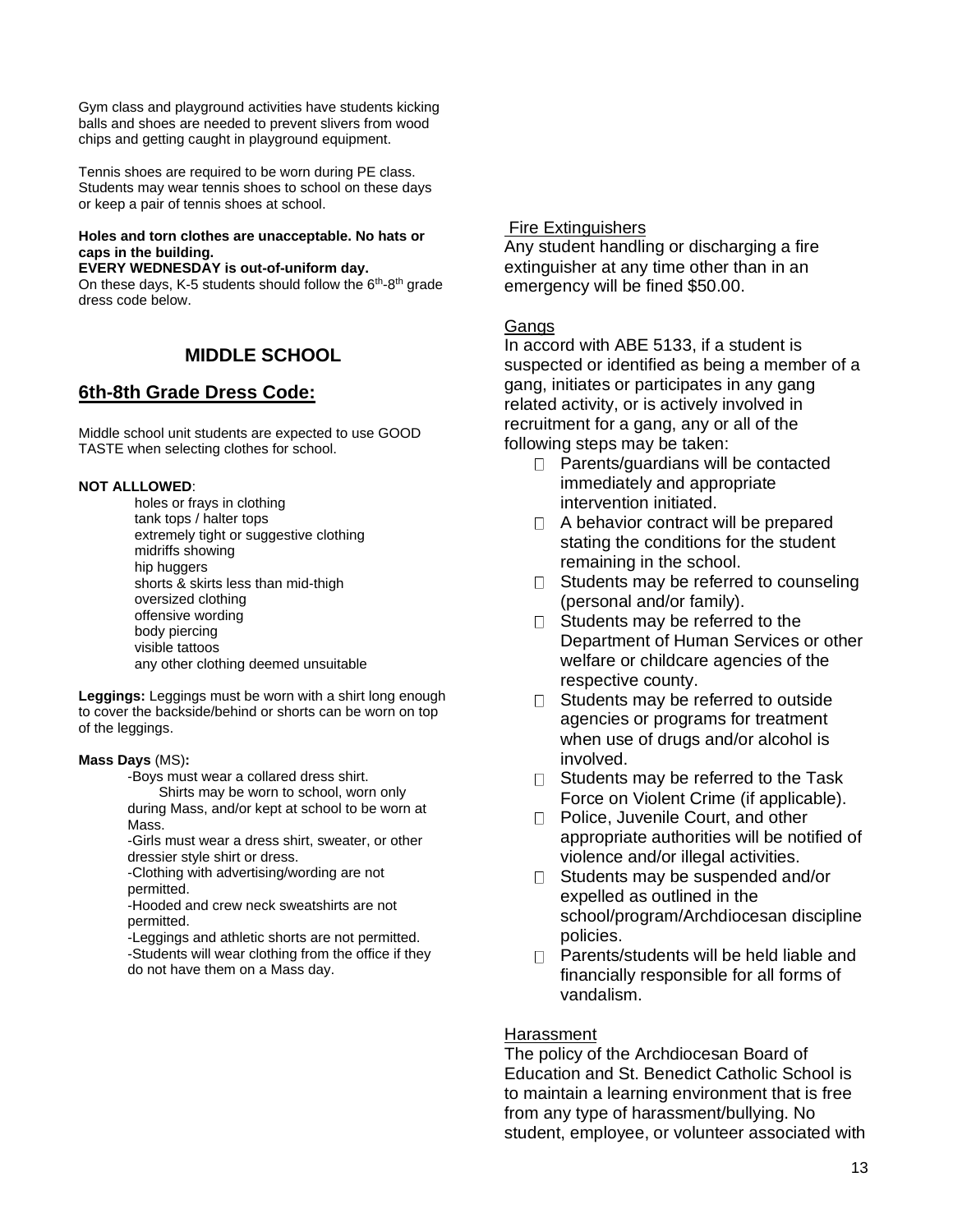the educational programs governed by the Archdiocesan Board of Education shall be subjected to any type of harassment/bullying while on school/parish property, at any school/parish function, or at school/parish sponsored activity regardless of location. It is a violation of policy for any school employee, volunteer or student to harass/bully a student through conduct or communications as defined below.

"Harassment" and "bullying" shall be construed to mean any electronic, written, verbal, or physical act or conduct toward a student which is based on any actual or perceived trait or characteristic of the student and which creates an objectively hostile school environment that meets one or more of the following conditions: 1) places the student in reasonable fear of harm to the student's person or property, 2) has a substantially detrimental effect on the student's physical or mental health, 3) has the effect of substantially interfering with a student's academic performance, 4) has the effect of substantially interfering with the student's ability to participate in or benefit from the services, activities, or privileges provided by the educational program.

It includes but is not limited to 1) epithets, slurs, negative stereotyping, or threatening, intimidating, or hostile acts; 2) written or graphic material that denigrates or shows hostility or aversion toward an individual or group that is circulated within or placed on walls, bulletin boards, or elsewhere on premises where the educational program operates; and 3) namecalling, sarcasm, spreading rumors, excessive teasing and hazing.

"Trait or characteristic of the student" includes but is not limited to age, color, creed, national origin, race, religion, marital status, sex, sexual orientation, gender identity, physical attributes, physical or mental ability or disability, ancestry, political party preference, political belief, socioeconomic status or familial status. "Electronic" means any communication involving the transmission of information by wire, radio, optical cable, electromagnetic, or other similar means. "Electronic" includes but is not limited to communication via electronic mail, internetbased communications, pager service, cell phones, and electronic text messaging.

The standard for determining whether verbal or physical conduct is sufficiently severe or pervasive to create a hostile or abusive environment is whether a reasonable student in the same or similar circumstances would find the conduct intimidating, hostile or abusive. It is not necessary to show that the victim was psychologically harmed.

Any school employee, volunteer, parent, guardian or student who witnesses or becomes aware of conduct in violation of this policy should file a complaint in writing directly to the victim's or perpetrator's teacher, immediate supervisor, principal, or the Superintendent of Schools of the Archdiocese of Dubuque. The complaint shall describe the perceived violation, name the perpetrator and the victim, and identify any potential witnesses to the incident. This policy is in compliance with Iowa Code Chapter 216 and 280.12(2)(f) and ABE policies 2515.1, 2515.11, 5144.3.

#### Search and Seizure

The policy of St. Benedict Board of Education is to operate its educational programs in a Catholic, orderly environment. Recognizing that the presence of contraband on school property or on the person of a student attending school is not consistent with the above policy, St. Benedict School adopts the policy as stated in ABE 5145.2 which refers to the rules relating to periodic inspection, to the search of students and/or to protected student areas.

Contraband includes substances or items which, if found on school property, violate the law and school regulations, or are detrimental to an orderly environment at school. Contraband includes by way of illustration, but is not limited to, drugs, narcotics, tobacco, liquor, weapons and stolen property. It consists of substances or items which may cause a substantial disruption of the school environment, and/or which present a threat to the health and safety of the students and staff.

#### Student Behavior

School rules have been developed to encourage respect for self, others, and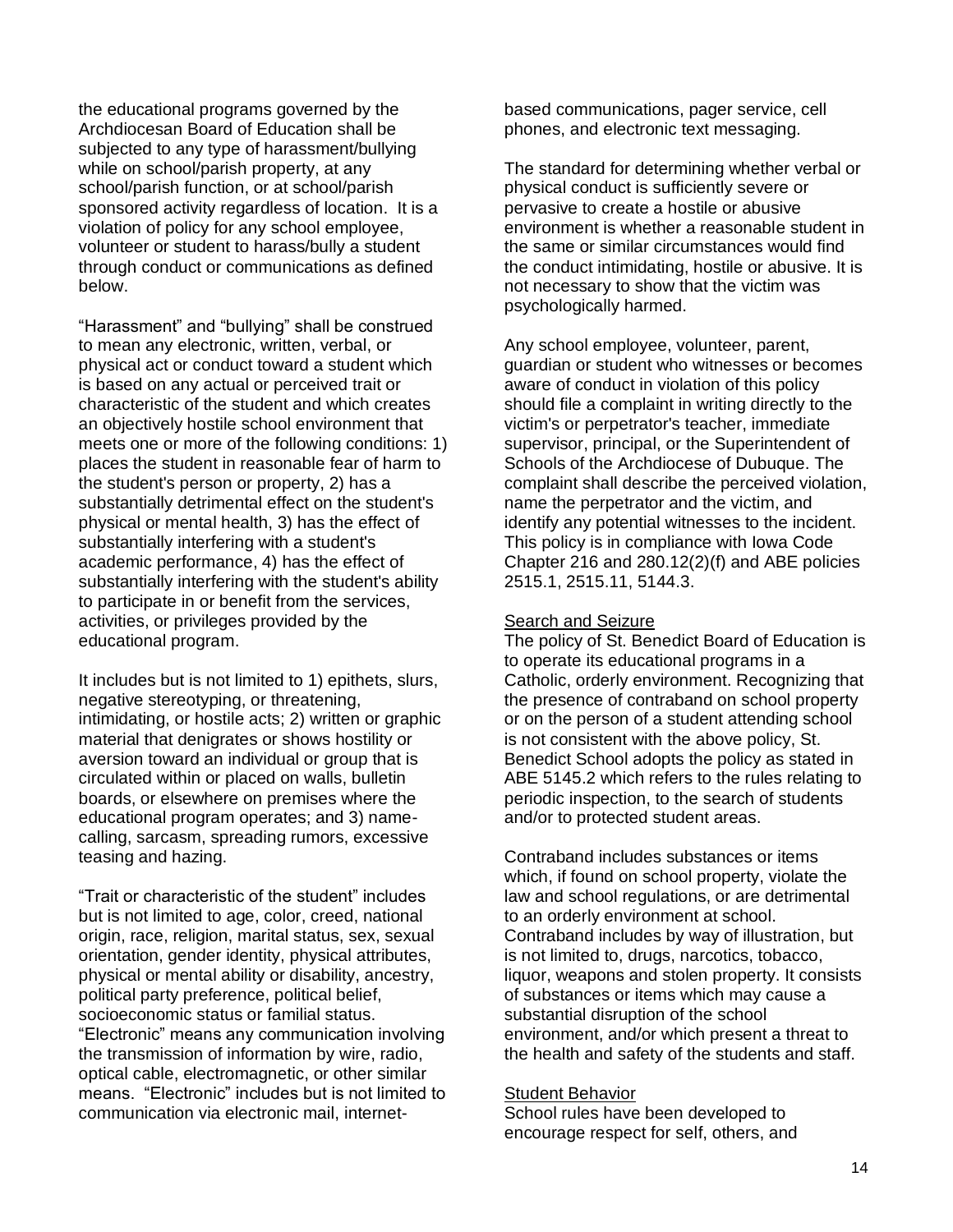property. Students and staff must be guaranteed an environment that is safe. Mutual respect is the underlying principle in the classroom, in the hallways, and on school grounds. All rules will be publicized, explained, and equitably enforced.

#### Tobacco, Drinking, Use of Non-Prescribed or Illegal Drugs

Students are not to use, possess, sell, or be under the influence of non-prescribed or illegal drugs, beer, or other intoxicating beverages on the school grounds at any time or while they are on a school sponsored activity off campus. The use or possession of tobacco on the school grounds is prohibited. Examples include, but are not limited to, ecigarettes, Juuling, vaping, etc.

These are matters of state law and cannot be permitted in the school, in the immediate school area, or at school related activities, or on school buses. Student's possession of tobacco, all forms of non-FDA approved nicotine, drugs, and/or alcoholic products in school, or at school activities, results in confiscation and discipline. (See also ACSB 5131.6, ACSB 5131.61, ACSB 5144 and/or ACSB 5144.1 concerning Substance Abuse, Tobacco and Discipline).

Weapons and Dangerous Instruments The policy of the St. Benedict Board of Education is that weapons and other dangerous objects be taken from students and others who bring them on to the school premises, or from students who are participating in any schoolrelated activity away from school premises. Parents of students found in possession of a weapon or dangerous object are notified. Confiscation of weapons or dangerous objects is reported to law enforcement officials, and the student is subject to disciplinary action. Students in possession of a firearm while on school property, coming to and from school or participating in any school-related activity away from school premises shall be expelled for not less than twelve months. Further reference can be found in ABE policy 5131.7a.

Corporal Punishment, Restraint, and Physical Confinement and Detention

State law forbids school employees from using corporal punishment against any student. Certain actions by school employees are not considered corporal punishment. Additionally, school employees may use "reasonable and necessary force, not designed or intended to cause pain" to do certain things, such as prevent harm to persons or property.

State law also places limits on school employees' abilities to restrain or confine and detain any student. The law limits why, how, where, and for how long a school employee may restrain or confine and detain a child. If a child is restrained or confined and detained, the school must maintain documentation and must provide certain types of notice to the child's parent/guardian.

If you have any questions about this state law, please contact your school. The complete text of the law and additional information is available on the Iowa Department of Education's web site: [www.iowa.gov/educate.](http://www.iowa.gov/educate)

#### Cell Phones

While at school, cell phones must be turned off or kept on silent in student book bags. Cell phones should not be carried in pockets or on students during the school day. Students may not use cell phones to text or make calls during the school day or at school activities, including field trips. Cell phones will be confiscated if used or made visible during the school day and taken to the office until the end of the day. Students who have repeated infractions will not be allowed to bring cell phones to school.

In the event that a teacher requires the use of a cell phone for a class activity, students will be asked to use their cell phone during that class period only. At the end of the activity, students must return their cell phone to their bags. Parents will be asked at registration if student cell phones may be used for texting if needed for a class activity (ie: Poll Anywhere).

# **VIII. Student Activities**

Activity Options

Students have opportunities to participate in: Art Club (grades 6-8)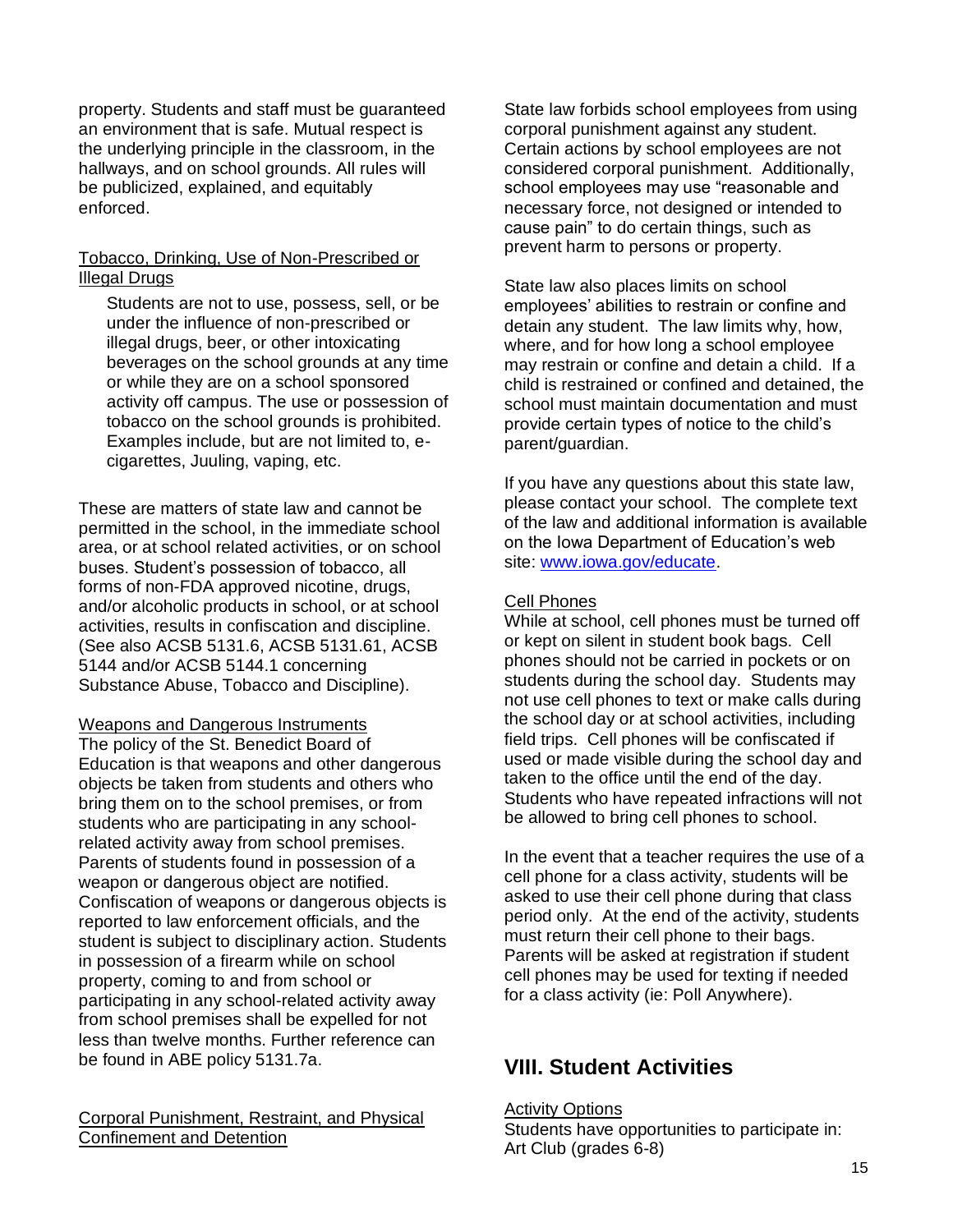Band (grades 5-8) Choir (grades 6-8) Drama (8th grade musical) Invention Convention (grade 3) Keystone sponsored student activities Math Counts (grades 7 & 8) National History Day (grades 6-8) Piano Lessons Problem Solvers (grade 3) Speech Contest (grade 7 & 8) Student Council (grades K-8) Team Sports (grades 7 & 8)

Service - visiting nursing homes, Can Mountain Day, fundraising, recycling, Mass partners, Book Buddies, collecting tabs and redeemable items, lunchroom help, setup, and dishes, an Advent and Lenten service project, etc.

#### **Athletics**

St. Benedict's provides noncompetitive opportunities for sports. Organized competitive team sports are offered through the Decorah Community School District for seventh and eighth grade boys and girls. Students participating in these programs are required to have a physical and a signed statement of fitness by a physician. It is also mandatory that these same students have some kind of accident insurance coverage. Students who do not perform in accord with their potential academically or who display consistent behavior problems will be suspended from the team until the necessary improvement is shown. **Students need to be in attendance at least a half-day to be eligible to participate in a co-curricular activity or school event. Students must be at school by 11:30am or they will not be allowed to participate in any after school activities.**

#### Public Conduct on School Premises

School sponsored or approved activities are an important part of the school program and offer students the opportunity to participate in a variety of activities not offered during the regular school day. School sponsored or approved activities are provided for the enjoyment and opportunity for involvement they afford the students.

Spectators will not be allowed to interfere with students participating, other spectators, or with the performance of employees and officials

supervising the school sponsored or approved activity. Spectators, like the student participants, are expected to display mature behavior and sportsmanship.

Therefore the following provisions are in effect:

- Abusive, verbal, or physical conduct by spectators directed toward participants, officials, sponsors, or at other spectators will not be tolerated.
- Verbal or physical conduct of spectators that interferes with the performance of students, officials, or sponsors will not be tolerated.
- The use of vulgar, obscene, or demeaning language directed at students, officials, or sponsors participating in a sponsored or approved activity or at other spectators will not be tolerated.

If a spectator at a sponsored or approved activity becomes physically or verbally abusive, uses vulgar, obscene, or demeaning language, or in any way impedes the performance of an activity, the individual in charge of the event may remove the spectator from the event. The administrator may recommend to the board the exclusion of the spectator from future sponsored or approved activities.

Further reference can be found in Archdiocesan Catholic School Board Policy Manual, AFFC/ACSB 1251.

#### Sportsmanship

At athletic contests students should treat opponents, spectators and officials with Christian courtesy and respect. Students are not to lead cheers that interfere with the organized cheers of the cheerleaders of either team. We should strive to be known for our fair play and good sportsmanship.

#### Student Activities

We are all identified with St. Benedict School. What students do outside of school and at school-related events is not in all cases beyond the jurisdiction of the school.

**Students need to be in attendance at least a half-day to be eligible to participate in a cocurricular activity or school event. Students must be at school by 11:30am or they will**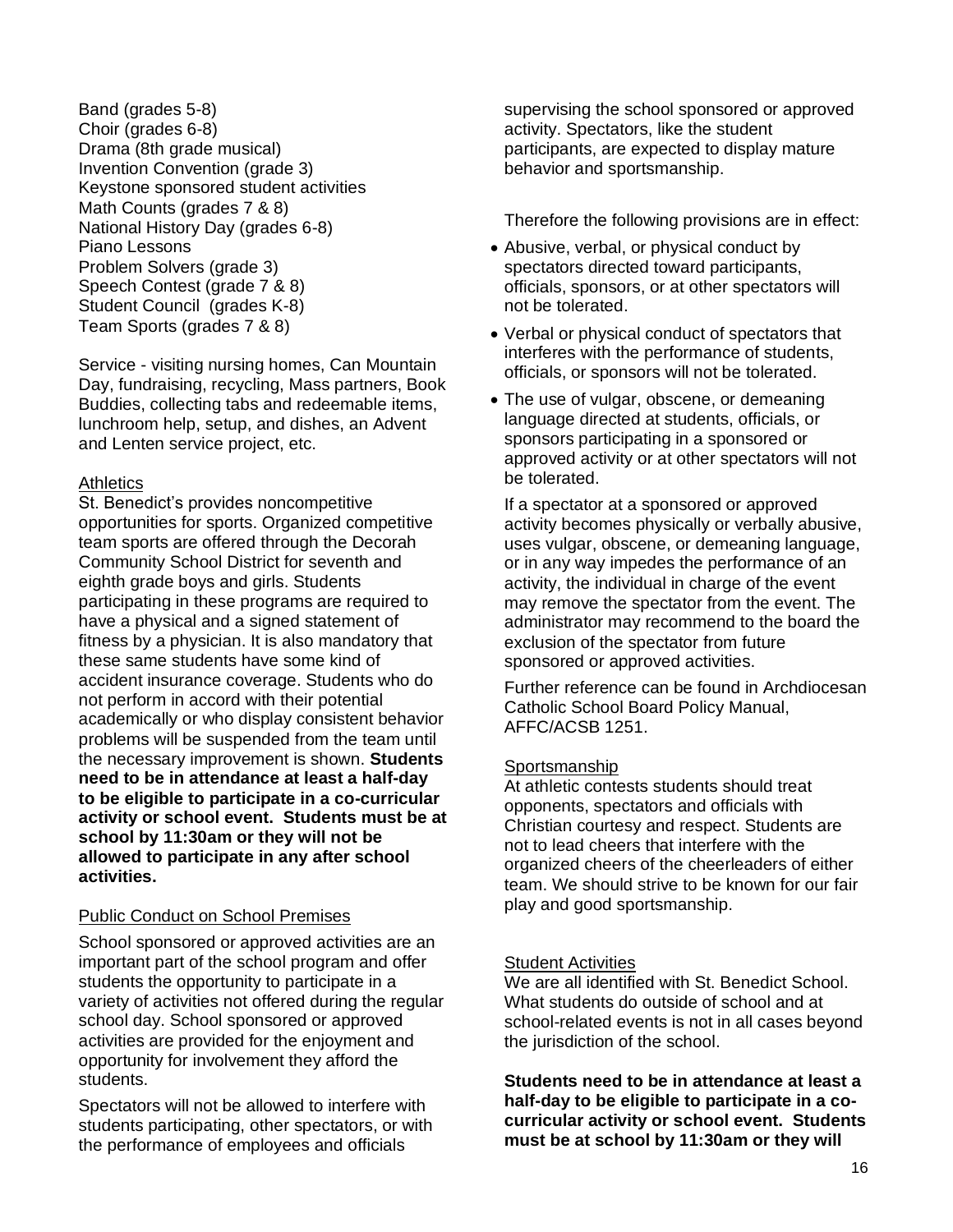#### **not be allowed to participate in any after school activities.**

#### Music: Piano, Band

Private piano lessons are available for students in grades 2 through 8.

St. Benedict School offers a quality band program. Students may begin band lessons in 5th grade (Cadet Band), and continue in 6th, 7th, & 8th grade band (Concert Band.) Students must provide their own instruments. The 8th graders go to the public school for band and are part of the Middle School Band. Students have opportunities to participate in honor bands, solo and ensemble contests, recitals, and three concerts a year. Instrumentalists also perform at school and parish liturgies.

# **IX. Health/Safety Issues**

#### Abuse

In compliance with School Laws of Iowa and Archdiocesan Board of Education policy #4116.3 any certificated or licensed employee of St. Benedict School who has a reasonable belief that a child under the age of 18 has been abused by a person responsible for the care of the child, as defined by law, shall report the suspected abuse verbally to Department of Human Services (DHS) within twenty-four hours and follow the verbal report with a written report on appropriate forms.

Employees will not commit acts of physical or sexual abuse, including inappropriate and intentional sexual behavior, toward students. A level-one investigator will respond promptly to allegations of abuse of students by employees by investigating or arranging for full investigation of any allegations. The Office of Educational Services will appoint the level-one investigator and alternate, and will contract a trained, experienced professional to serve as the leveltwo investigator. This policy is in compliance with Iowa Code 280.17, School Rules of Iowa 281-102.1-15(280) and ABE 4116.30b.

#### Alcohol/Drug Policy

The St. Benedict Board of Education develops guidelines that are in accordance with ABE 5144 and 5144.1 on student responsibility and discipline.

#### Asbestos

Federal regulations and ABE 7113, require us to inform you that there is asbestos in the St. Benedict School building. A certified asbestos inspector has inspected the building, and all the asbestos found has been sealed and encapsulated. The most recent inspection was in 2005.

#### Bloodborne Diseases

Children diagnosed as having any bloodborne pathogen disease, or with laboratory evidence of infection with a bloodborne pathogen associated virus (HILV-III/LAV) and receiving medical attention may attend classes in an unrestricted educational setting in accordance with AFFC/ACSB 5141.2. According to FERPA, the name of students with a bloodborne disease are kept in strict confidence

#### Chemical Right to Know Law

The Chemical Right to Know Law requires that all schools in the nation prepare a list of chemicals that are known to be present in their buildings and to maintain material safety data sheets (MSDS) on them. The law further states that all chemicals are to be appropriately labeled, storage areas are to be posted for the hazardous chemicals, and employees who work with the chemicals are to be trained in the safe handling of these chemicals. The school is also to acquaint the local fire department with the location of hazardous chemicals in the school. If you want to know what chemicals are used in the school and where they are stored, please contact the principal.

Emergency/Natural Disaster/Bomb Threat In case of a natural disaster or emergency situation where students need to be evacuated from the building, they will move to the Winneshiek Medical Center Building 805 (formerly Meehan & Schwarz Eye Care) where a command center office will be established. No students will be dismissed unless parents check with that office. Emergency evacuation procedures are reviewed and updated annually.

## Reuniting Students with Parents

Should students need to be evacuated from the school, parents will be alerted by School Messenger phone message. Area news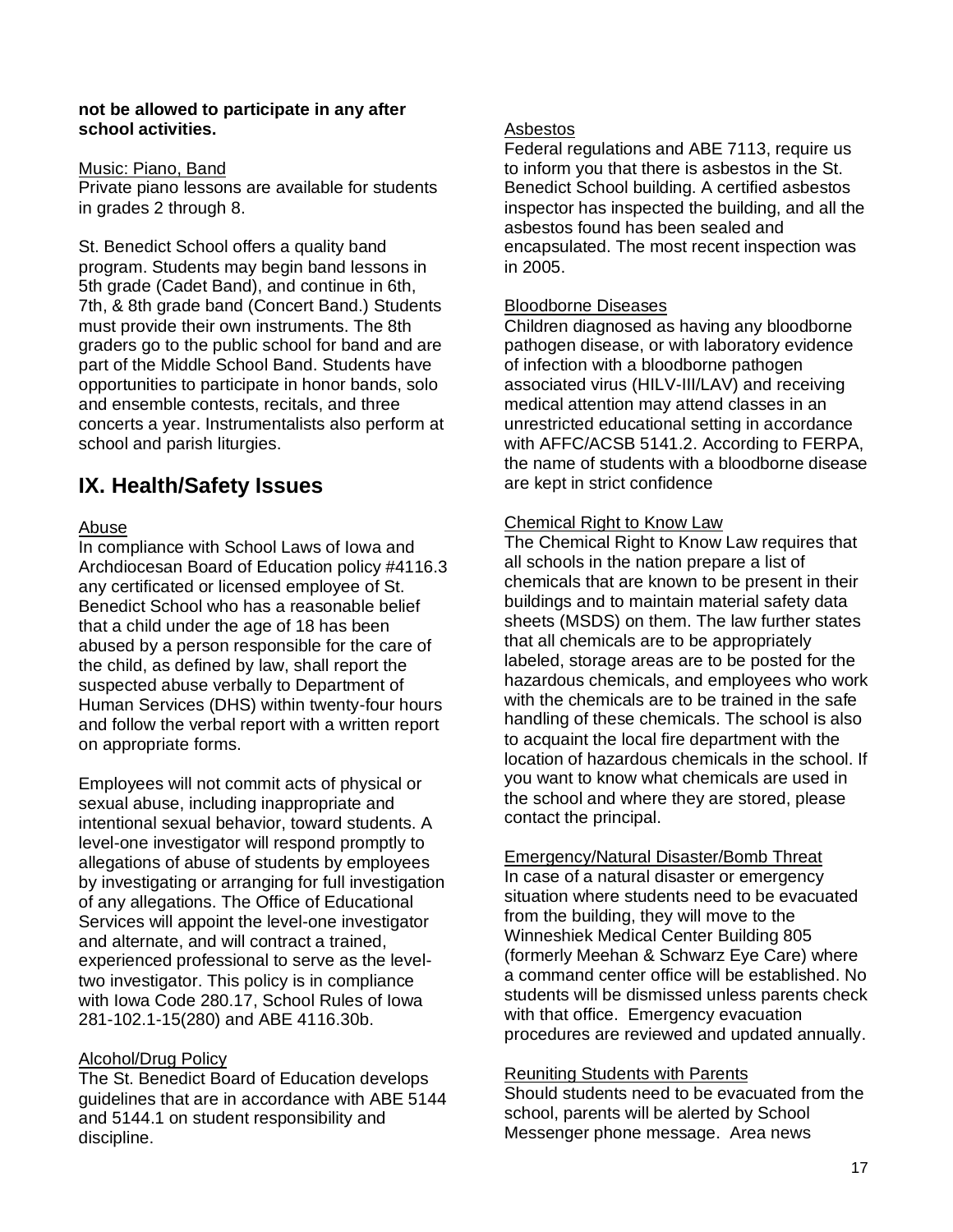stations and radio stations will also be alerted. In the event of an evacuation, parents will be notified of the relocation point. Students will be escorted to the front entrance to meet parents. Parents should not enter the building. Should we need to relocate somewhere other than our designated evacuation location at the hospital, parents will receive that notification via School Messenger phone message.

Do not go to the school to meet your child in the case of a lockdown, fire, evacuation, and so forth. Parents must meet students at the school's designated relocation point.

#### Fire and Tornado Drills

Unannounced drills are conducted at various times during the year in accordance with Iowa codes. Students are expected to leave in an orderly fashion without talking, according to the directions of the teacher, and return the same way. State law requires four tornado drills and four fire drills each year. Fire and tornado procedures are reviewed and updated annually.

#### Lockdown and Shelter-in-Place

Partial and Full Lockdown procedure drills, as well as Shelter-in-Place procedure drills, will be conducted annually. During a Full Lockdown and a Shelter in Place, no one will be allowed to enter or leave the school building. During a Partial Lockdown, school will continue as normal. However, students will remain inside the building at all times, including recess, and will not be allowed to exit the building for any reason until the Lockdown is cleared. Reasons for a Full Lockdown include an intruder in or outside the school building. A partial lockdown would be warranted in the event of an area emergency in which there is the potential for harm to occur at the school by an individual or individuals. In this case, students are kept indoors and blinds are closed. Classes continue as normal. A Shelter-in-Place provides refuge for students, staff, and the public inside the school building during an emergency not associated with the threat of harm from an individual (ie: toxic gases outdoors).

Lockdown and Shelter-in-Place procedures are reviewed and updated annually.

#### School Security Safeguards & Visitor **Procedures**

All school doors are locked throughout the school day. Visitors and students arriving at school after 8:15 must enter through the main entrance doors by identifying themselves via intercom/buzzer system. School office personnel will release the lock to allow entrance**. All visitors and students must sign in and sign out at the office.**

The school building and grounds are monitored by security cameras.

#### Lead in the Drinking Water

During 1991 all schools of the Archdiocese were tested for lead in the drinking water. In addition, St. Benedict school tested during the summer of 2016. The test results indicated the lead levels were below the established safety levels. Based upon these results and the rules of the Iowa Department of Public Health, no additional testing for lead needs to be done at this time.

#### **Medication**

Dispensing of prescription drugs will be administered by a nurse or designated party with training and with the written consent of parent(s). A physician's signed, dated authorization including the name of the student, physician, medication, dosage, and medication schedule must be given to the school with the original container. A record of each dose of medication administered will be documented in the pupil's health record. Contraceptives will not be dispensed.

Dispensing of non-prescription drugs may occur if the parents provide the drug and have signed and dated an authorization form identifying medication, dosage, and time interval to be administered. **No medication will be provided by the school.** (Forms are available at the office.)

All medication, cough drops, and so forth must be kept in the school office. Epi pens are kept in the office. Inhalers are kept in the school office, unless directed by parents for students to keep them on their person. Inhalers and epi pens are taken on all field trips.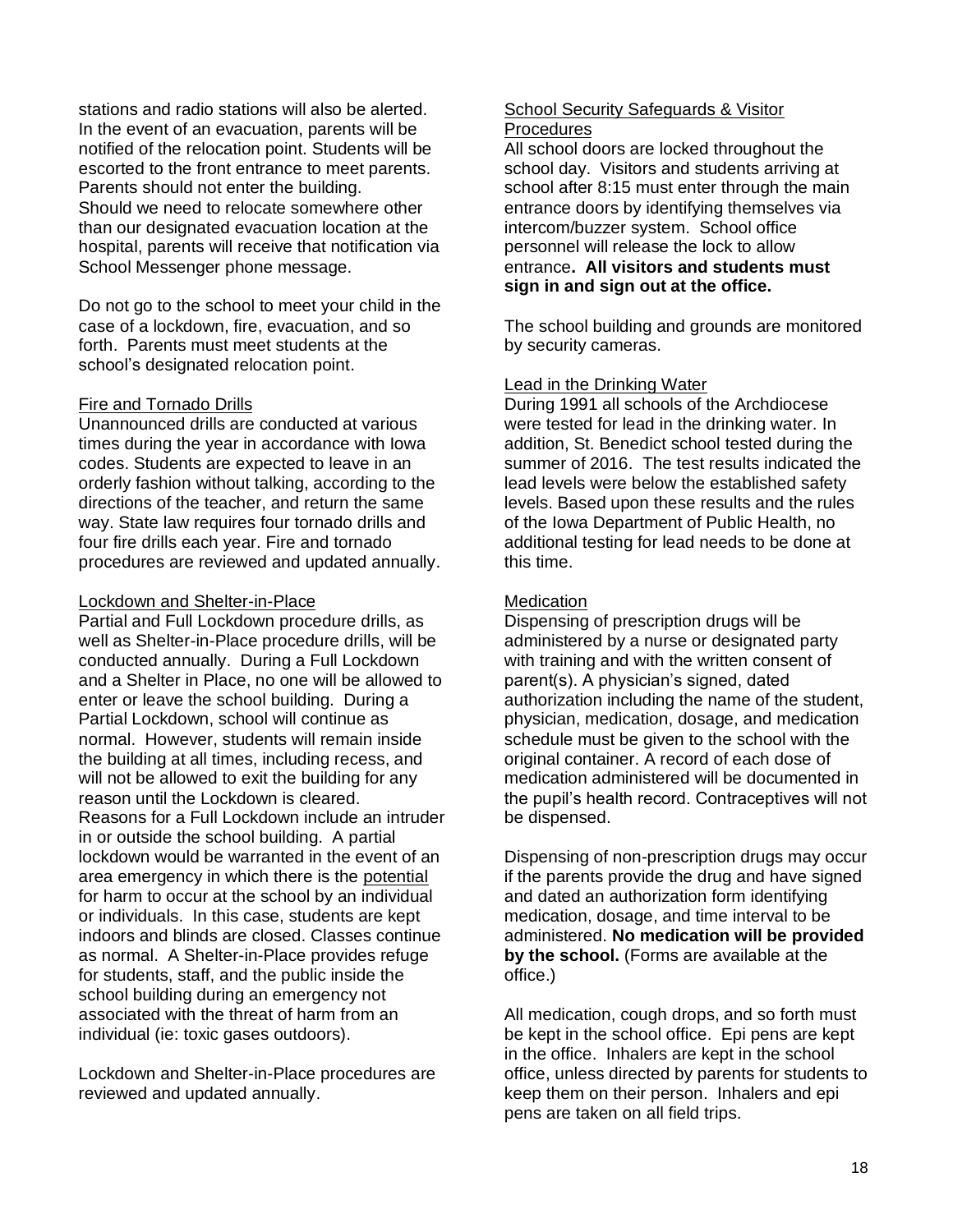All staff are required to take the Medication Administration course before dispensing medicine to students.

#### Radon Testing

Radon testing was completed during the 2014- 2015 school year. The test results indicated the rooms were below the established safety levels. Based upon these results and the rules of the Iowa Department of Public Health, no additional testing for radon needs to be done at this time.

#### Smoking / Smoke Free Campus

St. Benedict School has been designated a "Smoke Free Building". At no time will smoking be permitted within the building or anywhere on school grounds. The use or possession of tobacco on the school grounds is prohibited. Examples include, but are not limited to, ecigarettes, Juuling, vaping, etc.

#### Visitors

Students who request to have a visitor attend school with them should:

Receive permission from the principal and inform their teachers at least one day in advance.

Teachers have the right to refuse permission to a visitor.

#### **All visitors and students must sign in and sign out at the office.**

Students having guests are responsible for that person's conduct. Visitors are expected to abide by all school regulations, conduct themselves properly, and dress appropriately in good taste.

# **X. Services**

#### Bicycles/Motorized Scooters

Students are permitted to ride bikes to school. Bikes may not be ridden on school grounds or on school sidewalks. Bikes must be parked in the school bike rack. The school accepts no responsibility for bikes parked on school property. All bike riders bring bikes at their own risk.

#### Student Drivers

Students are not allowed to drive to or from St. Benedict School, regardless of if they have a school permit or not.

#### Bus

Bus transportation is provided by the Decorah school district. Their rules are to be followed as though they were rules of St. Benedict School. A student may be suspended from bus transportation for inappropriate conduct. If/When students are suspended from a bus, they must find their own transportation to school/home; they may *not* ride a different bus during that suspension. Transporting students to school requires the cooperation of bus drivers, students, and parents to assure high safety standards.

#### **Lockers**

Lockers are to be kept clean and orderly. Valuables should not be placed in a student locker. No decals are to be pasted on lockers nor may scotch tape or paste be used for pictures. Masking tape may be used. Lockers are subject to inspection by the administration. Lockers are to be used only by the student to whom they have been assigned. If any damage is incurred during the year, the damage will be charged accordingly. Interior locker decorations must be in good taste representing school values. No locks allowed on lockers.

#### Lost and Found

All students need to be taught and to learn to be responsible for their personal belongings. An effort is made to find the owners of lost articles of clothing, lunch boxes, play equipment. The Lost and Found box is in the office and students and parents are encouraged to check it for missing items. Periodically, any unclaimed items will be given to the The Depot.

#### Lunch

The hot lunch program is available through the Decorah Community School District. Lunches are free for all students this year. It is only necessary to deposit money into student lunch accounts for ala carte items. (seconds or extra milk) Students may bring a cold lunch. Students are not to leave school for lunch or have commercial lunches brought in. When student accounts reach the district set minimum, parents will receive an email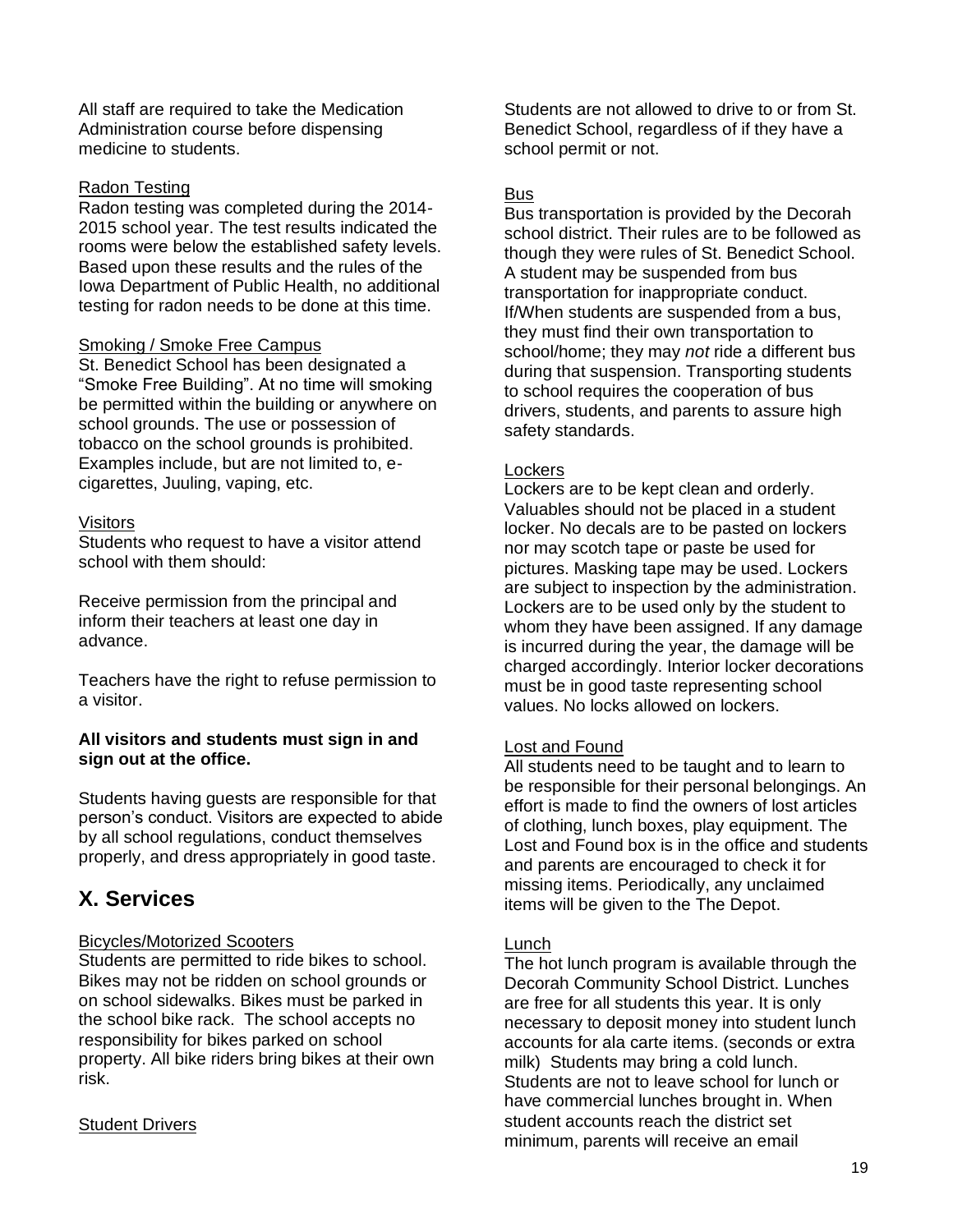notification from the district. Bills will also be sent home in family envelopes.

Free and reduced lunches are available through the program. Applications are welcome and available at the office or online anytime during the school year. All lunch cards have the same appearance to maintain confidentiality.

#### School Supplies

A listing of school supplies recommended is included with the spring/end of the year report and in the final registration materials available at the August registration day.

#### **Textbooks**

Textbooks are provided to all students. Undue wear, damage, or loss will require payment at the end of the school year. Books belonging to the school are to be covered at all times.

#### Tuition Tax Credits

Education expenses incurred by parents may qualify for tuition tax credits. Information is distributed annually, by January 31st.

#### Tuition Grants

No one should be denied a Catholic education because of financial need. Grants are available for those K-8 families who cannot pay their fees and/or tuition through the *Our Faith, Our Children, Our Future School Tuition Organization*. We have very generous donors who want to assure accessibility of Catholic education for all families, so funds are available, both through the STO and local scholarship funds. Like the financial aid form for college students, all are asked to use the confidential FACT form to check out what help is available, either through the STO or local assistance. *Don't miss the opportunity for your students to benefit from our donors' generosity because you assume that you would not be eligible or that you feel you cannot afford the cost of the faith-based education you would want for your child.* Help is available to everyone! Simply complete the online FACT application form, regardless of income qualification. **Again, even if your income does not qualify for STO funds, please complete the online FACT forms in order to receive local assistance.** Online applications for the

following school year are available beginning January 1st. Please ask the principal or check at the office for further information. Confidentiality is maintained. (ABE 3240.1)

A Scrip rebate credit is also available to families who purchase Scrip. Families purchasing Scrip gift cards will receive 50% of the rebate earned from those purchases to be credited to parent tuition accounts. The rebates cannot be used for any other school fees, such as lunch, textbook fees, technology fees, and so forth. Scrip rebates earned by families will be calculated after June 30 of each year and distributed at registration.

#### Scrip

**What is Scrip?** Scrip is a term that means "substitute money". Scrip cards are treated just like cash and can be used for everyday essentials like groceries and gas, dining, entertainment, clothing, home improvements, and more.

**How does Scrip work?** St. Benedict Scrip Committee will order Scrip cards (similar to gift cards) from participating retailers based on your personalized Scrip order. As a non-profit organization, St. Benedict School receives a discount on the Scrip cards you purchase. The discount typically ranges from 2% to 15%. The difference between the discount provided by retailers and the face value you pay is the profit, from which comes your personal tuition credit and St. Benedict's profit.

**Why should I use Scrip? There is no minimum purchase.** Using Scrip is an easy way to reduce your tuition fees and generate revenue for our school.

Scrip participation requires only a little planning and can easily be incorporated into your budget for purchases made on a regular basis. Most families know where they will buy their groceries and gas each week so if an effort is made to purchase Scrip cards in advance, the purchases can create income for our school.

**How much credit do I earn?** You will receive 50% of the discount obtained from your Scrip purchases. For example, if you buy \$100 worth of Scrip cards at a retailer providing a 10% discount, that's \$10 of credit split between our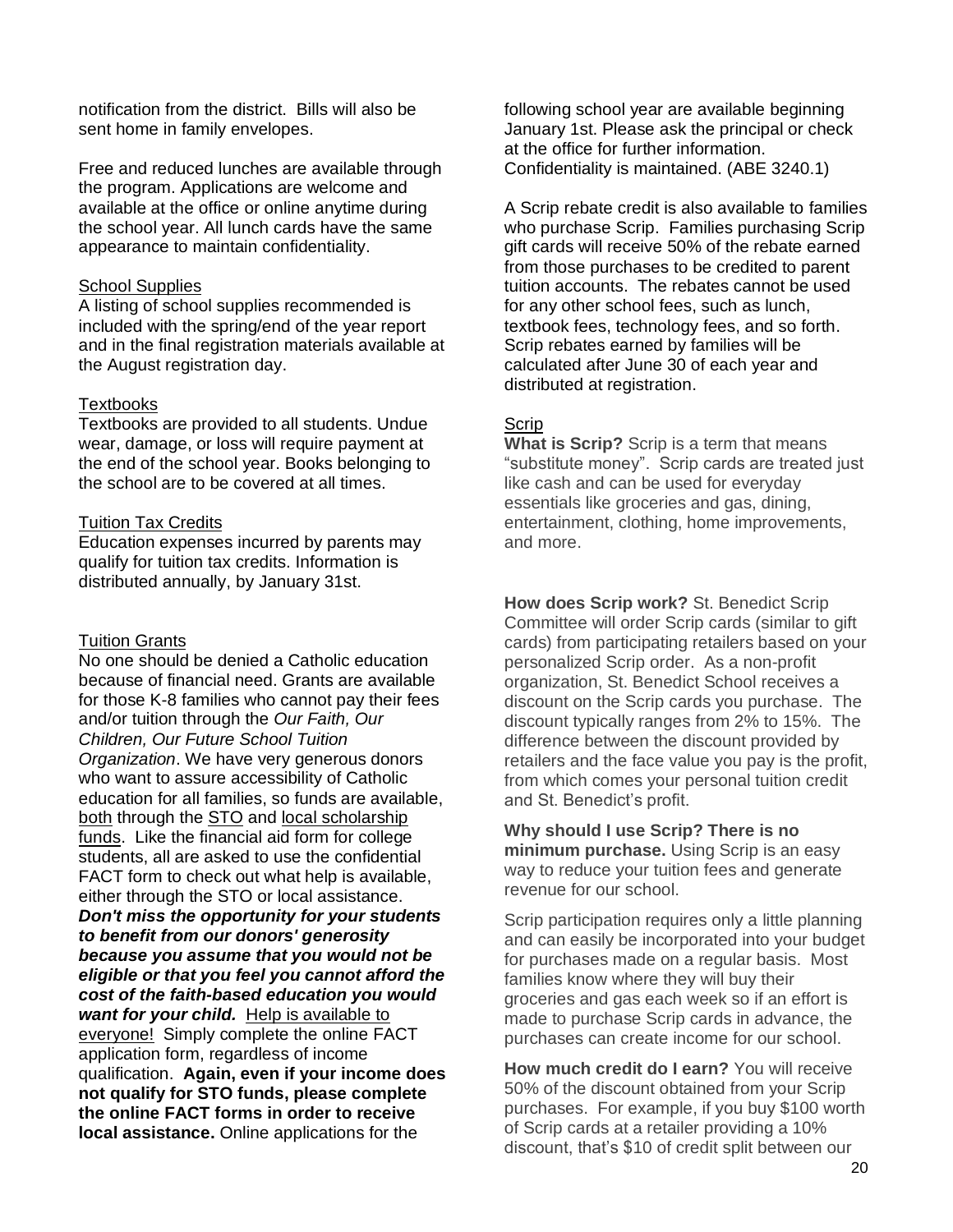school (\$5) and your family's St. Benedict School tuition (\$5). A credit will be applied to your tuition account at school on registration day. However, credits will not be refunded.

You may choose the following designation for your credit:

-Reduce your tuition fee

-Direct your credit for tuition assistance to a designated family or family in need of assistance

-Direct your credit to the general fund of the school

**When and where can I buy Scrip?** You can purchase Cash and Carry Scrip on Friday mornings at the school from 8:00AM to 9:00AM. It can also be purchased at church following all three masses on the first and third weekend of each month. Orders that come in throughout the week will be filled for delivery on Thursday afternoon. By completing a simple "delivery" form, students are able to bring parent Scrip orders home.

You may pick up an order form from school, church, or print a form off of our website at [www.st-ben.pvt.k12.ia.us,](http://www.st-ben.pvt.k12.ia.us/) as well as shop online at [www.shopwithscrip.com.](http://www.shopwithscrip.com/) Use the enrollment code **BA93L3A932645** when you set up your online account.

**We are not allowed to sell Scrip from the school/church offices or outside of designated Scrip sales hours according to the Archdiocesan Finance Office**.

# **XI. Personnel**

#### Professional Staff

St. Benedict teachers and principal are certified and licensed in the state of Iowa for their positions in an accredited school.

| Steve Haluska     | -Principal    |
|-------------------|---------------|
| Early Childhood   |               |
| Tami Bohr         | -Preschool    |
| Kara Einck        | -Kindergarten |
| Ann Schaufenbuel  | -Grade 1      |
| <b>Renae Dahl</b> | -Grade 2      |
| Intermediate      |               |
| Mary Ann Krammen  | -Grade 3      |
| Sheila Kruger     | -Grade 4      |

| Lori Galligan                                                                           | -Grade 5                              |
|-----------------------------------------------------------------------------------------|---------------------------------------|
| Middle School                                                                           | -Grades 6, 7, 8                       |
| Paula Jewell                                                                            | -LA/Literature                        |
| Patricia Lien                                                                           | -Math/Social Studies                  |
| Jennie Murphy                                                                           | -Religion                             |
| Judy Franzen                                                                            | -Science/Computer                     |
| <b>Specials Area Classes</b><br><b>Kimberly Svanoe</b><br>Sherri Holland<br>Jess Tangen | -Music<br>-Art<br>-Phys. Educ./Health |

Jess Tangen -Phys. Educ./Health Michelle Eichinger -Technology Elle Steffen -Resource/Spec. Educ. Elle Steffen -Title I Lori Eastwood -Social Worker

#### Support Staff

Office, library, lunchroom, and custodial staff, and classroom aides are essential for a quality educational program. Students are to show respect for all who work at school.

Kristy Meyer -Office Joan Harrison -Library Kenny White - Custodian Jean Henry -Kitchen Nancy Elsbernd -Kitchen

LeAnn Mensen -Office Associate Martha Kane -Preschool Associate

#### Volunteers

Volunteer Aides are an integral part of our learning program. These aides are necessary to enable the teacher to work with small groups of students, take care of clerical duties, and a wide variety of tasks related to instruction. It is our goal to involve volunteer service in the school. Volunteers are required to sign an acknowledgment form indicating that they have received and read all Archdiocesan required notifications, authorize a criminal background check, and complete Safe Environment Training.

Safe Environment Training: The Archdiocese of Dubuque requires all employees and volunteers to complete Safe Environment Training as part of its commitment to be in compliance with the Charter for the Protection of Children and Young People.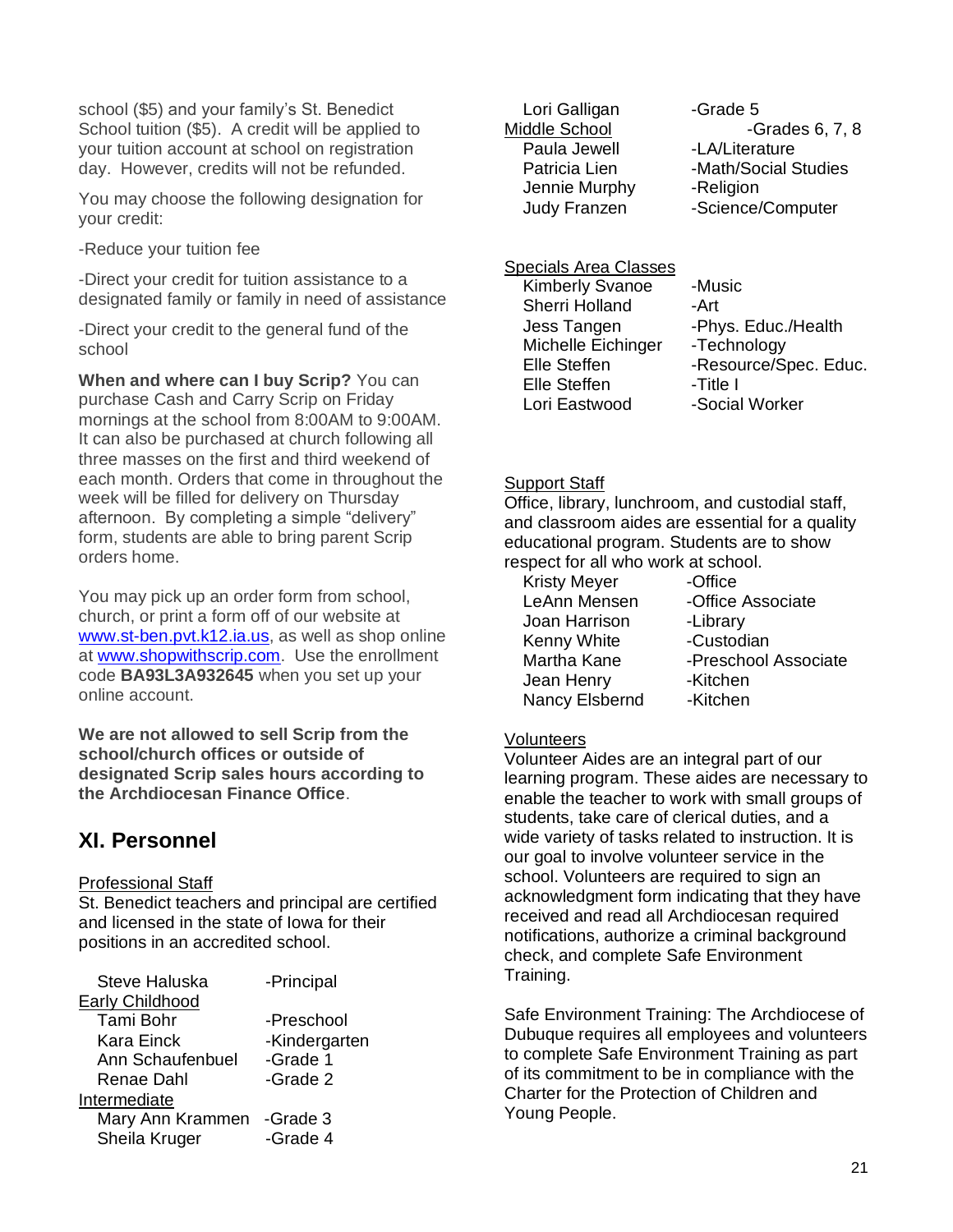You can complete training online at [www.dubuque.cmgconnect.org.](http://www.dubuque.cmgconnect.org/) Register for a new account. Select New Employee/Volunteer. Select St. Benedict School. Your dashboard will show you the optional training curriculums available. Click "Start Curriculum" under Safe Environment Training to begin. On the last page of the curriculum, submit your background check information.

#### Board of Education

The Board of Education for St. Benedict School has six elected members and meets monthly. The Board of Education formulates policies concerning the educational and instructional program of the school. The Board of Education is the policy-making body and the school principal implements and administers the policies.

Board members serving for the 21-22 school year are:

> Rev. Donald Hertges Darin Monroe, President Sarah Christopher, Vice President Michelle McClain-Kruse, Secretary Al Weis Jenn Kuehner Elizabeth Kane

#### Parent/School Association

The St. Benedict Parent/School Association has six leader couples who coordinate activities involving parents. They are responsible for volunteers in the school, Fall Festival, Belgian Waffle Breakfast, support and appreciation of faculty and staff, room parents, and providing materials and enrichment for the school. St. Benedict Parent/School officers meet monthly to help St. Benedict School be an attractive, inviting, learning place where warmth and love are felt. Funds generated from Parent School activities are used for classroom and educational materials and the building improvements needed for a quality educational program.

#### PSA Events and Fundraisers

- Grandparents Day Reception
- Fall Festival
- Waffle Breakfast in October
- Chicken Dinner in November
- Faculty/Staff Christmas party
- Catholic Schools Week Reception at Church following Mass in January
- Catholic Schools Week Staff Appreciation Meal
- Staff Appreciation Week in May

The 21-22 Parent School Association leaders: Sean & Elizabeth Kane Shane & Megan Panos Tracy & Denise Northup Chuck & Kara Crain Brian & Jeni Svestka Ryan & Renae Dahl

# **XII. Prayers, Basic Beliefs, and Practices**

The following Prayers, Beliefs and Practices are found in the Compendium - Catechism of the Catholic Church ©2006 and the United States Catholic Catechism for Adults ©2006. Prayers are organized from the most foundational to more complex; Belief and Practices are alphabetized. The Prayers, Beliefs and Practices have been subdivided into the grades in which it is recommended that they be taught. While there is no definitive statement which assigns the Prayers, Beliefs and Practices to the various grade levels, the Prayers, Beliefs and Practices coincide with suggestions and recommendations as presented in "By Their Fruits You Shall Know Them. . ." (NCEA) and "Sowing the Seeds of Faith" (NCCL), which reflect developmentally appropriate levels.

This entire listing is also consistent with the following publications of the Archdiocese of Dubuque: the Catholic school religion standards/grade level expectations developed by the Office of Catholic Schools and the Basic Elements of Catholic Faith from the Office of Catechetical Services.

While other prayers of cultural/liturgical significance may be recommended and used as designated by the local site, students are expected to have an understanding of the Prayers, Beliefs and Practices listed for their grade level and all previous grade levels. These prayers will be part of prayer in the parish, school and religious education programs**.**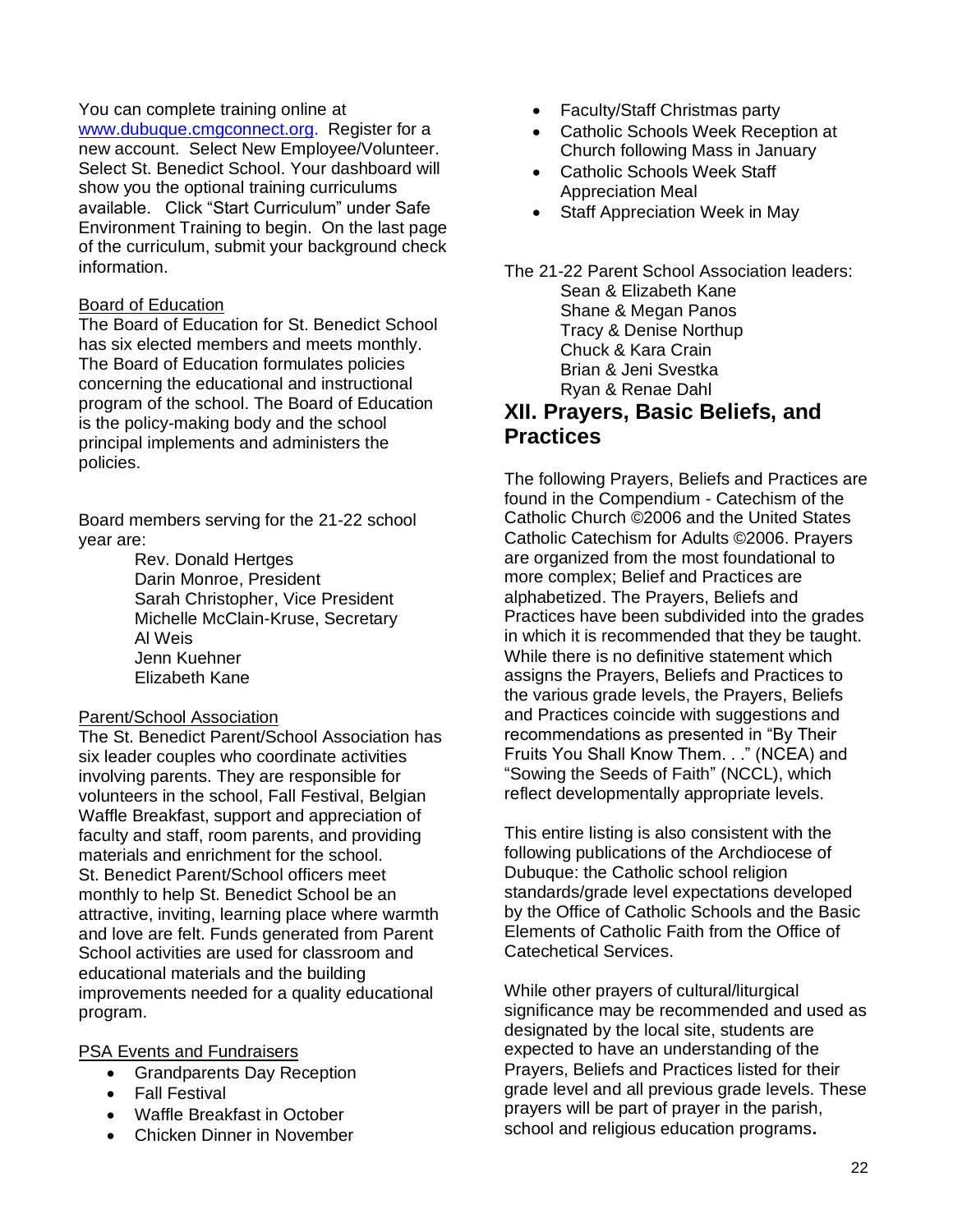#### **Kindergarten**

Sign of the Cross Grace Before a Meal Our Father/The Lord's Prayer Hail Mary

#### **Grade 1**

In addition to those from the previous grade: New Prayers, Beliefs and Practices introduced at this level are: Grace After a Meal Glory Be Morning Prayer Angel of God

#### **Grade 2**

In addition to those from the previous grades: New Prayers, Beliefs and Practices introduced at this level are: Act of Contrition Communion Fast Communion Regulations The Ten Commandments

#### **Grade 3**

In addition to those from the previous grades: New Prayers, Beliefs and Practices introduced at this level are: Apostles' Creed The Rosary The Two Commandments of Love Liturgical Year

## **Grade 4**

In addition to those from the previous grades: New Prayers, Beliefs and Practices introduced at this level are: Jesus Prayer Act of Faith Act of Hope Act of Love Seven Sacraments **Beatitudes** Mysteries of the Rosary

#### **Grade 5**

In addition to those from the previous grades:

New Prayers, Beliefs and Practices introduced at this level are: The Stations of the Cross Morning Offering Memorare Hail Holy Queen The Five Precepts of the Church Parts of the Mass

#### **Grade 6**

In addition to those from the previous grades: New Prayers, Beliefs and Practices introduced at this level are: The Seven Corporal Works of Mercy The Seven Spiritual Works of Mercy The Fruits of the Holy Spirit The Gifts of the Holy Spirit Four Gospels The Golden Rule Holy Days of Obligation

## **Grade 7**

In addition to those from the previous grades: New Prayers, Beliefs and Practices introduced at this level are: Nicene Creed Come, Holy Spirit (Prayer to the Holy Spirit) Angelus

## **Grade 8**

In addition to those from the previous grades: New Prayers, Beliefs and Practices introduced at this level are: Prayer of St. Francis Mary's Prayer (Magnificat) Psalm 23 **Confiteor** The Seven Capital Sins The Four Last Things

# **Prayers**

#### **Sign of the Cross**

In the name of the Father and of the Son and of the Holy Spirit. Amen.

#### **Our Father/The Lord's Prayer**

Our Father who art in heaven, hallowed be thy name, Thy kingdom come, Thy will be done on earth, as it in heaven. Give us this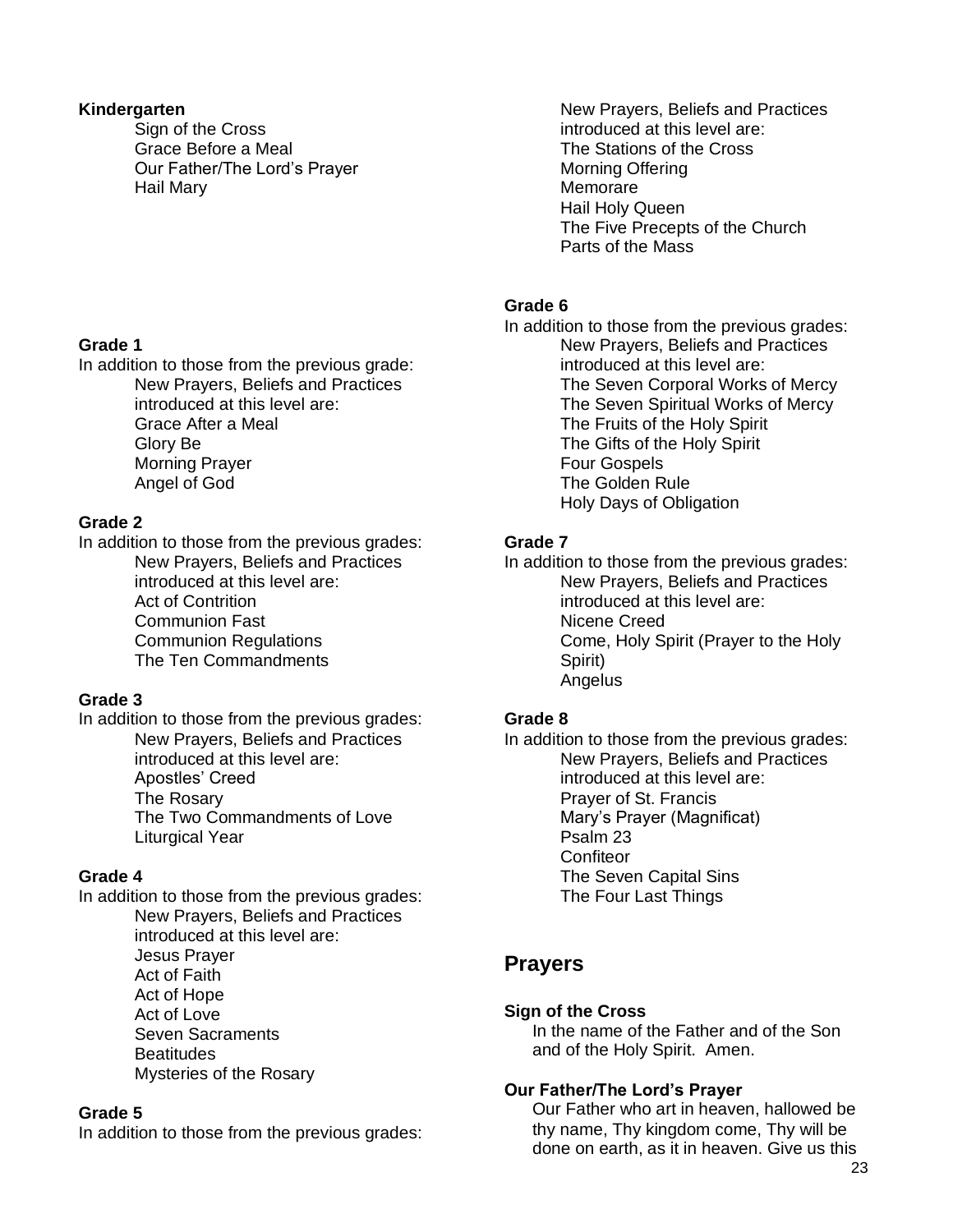day our daily bread, and forgive us our trespasses, as we forgive those who trespass against us, and lead us not into temptation, but deliver us from evil. Amen.

#### **Hail Mary**

Hail, Mary, full of grace, the Lord is with thee. Blessed are thou among women and blessed is the fruit of thy womb, Jesus. Holy Mary, mother of God, pray for us sinners, now and at the hour of our death. Amen.

#### **Glory Be**

Glory be to the Father and to the Son and to the Holy Spirit, as it was in the beginning is now, and ever shall be world without end. Amen. (Traditional wording) --Glory to the Father, and to the Son, and to the Holy Spirit. As it was in the beginning, is now, and will be forever. Amen. (Found in the Liturgy of the Hours)

## **Angel of God**

Angel of God, my guardian dear, to whom God's love commits me here, ever this day be at my side, to light and guard, to rule and guide. Amen.

#### **Grace Before a Meal**

Bless us, O Lord, and these thy gifts, which we are about to receive from thy bounty, through Christ our Lord. Amen.

#### **Grace After a Meal**

We give thee thanks, for all thy benefits, Almighty God, who live and reign forever. Amen.

## **Morning Prayer (younger children)**

God, my Father, I give you today all that I think and do and say. I'll work and study, have fun and pray. Jesus be with me all through the day. Amen.

## **Morning Offering**

O Jesus, through the Immaculate Heart of Mary, I offer you my prayers, works, joys and sufferings of this day for all the intentions of your Sacred Heart, in union with the Holy Sacrifice of the Mass throughout the world, for the salvation of

souls, the reparation for sins, the reunion of all Christians, and in particular for the intentions of the Holy Father this month. Amen.

#### **Act of Contrition**

My God, I am sorry for my sins with all my heart. In choosing to do wrong and failing to do good, I have sinned against you whom I should love above all things. I firmly intend, with your help, to do penance, to sin no more, and to avoid whatever leads me to sin. Our Savior Jesus Christ suffered and died for us. In his name, my God, have mercy. Amen. (Alternate version from the Rite of Penance)

#### **Jesus Prayer**

Lord Jesus Christ, Son of the living God, have mercy on me, a sinner.

#### **Confiteor**

I confess to almighty God and to you, my brothers and sisters, that I have greatly sinned, in my thoughts and in my words, in what I have done and in what I have failed to do, through my fault, through my most grievous fault; therefore I ask blessed Mary ever-Virgin, all the Angels and Saints, and you, my brothers and sisters, to pray for me to the Lord our God. Amen

## **Apostles' Creed**

I believe in God, the Father almighty, Creator of heaven and earth, and in Jesus Christ, his only Son, our Lord, who was conceived by the Holy Spirit, born of the Virgin Mary, suffered under Pontius Pilate, was crucified, died and was buried; he descended into hell; on the third day he rose again from the dead; he ascended into heaven, and is seated at the right hand of God the Father almighty; from there he will come to judge the living and the dead. I believe in the Holy Spirit, the holy Catholic Church, the communion of saints, the forgiveness of sins, the resurrection of the body, and life everlasting. Amen.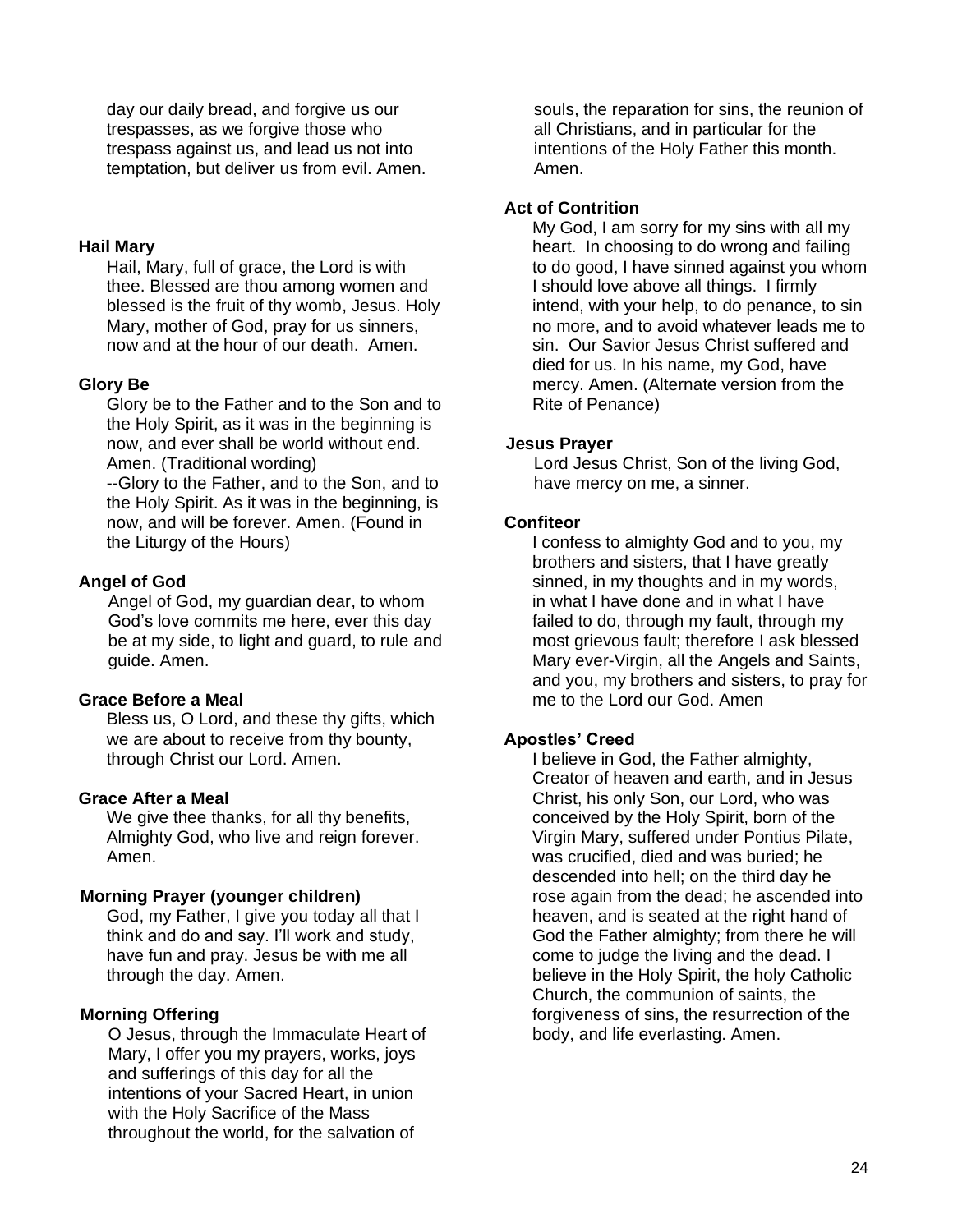#### **Nicene Creed**

I believe in one God, the Father almighty, maker of heaven and earth, of all things visible and invisible. I believe in one Lord Jesus Christ, the Only Begotten Son of God, born of the Father before all ages. God from God, Light from Light, true God from true God, begotten, not made, consubstantial with the Father; through him all things were made. For us men and for our salvation he came down from heaven, and by the Holy Spirit was incarnate of the Virgin Mary, and became man. For our sake he was crucified under Pontius Pilate, he suffered death and was buried, and rose again on the third day in accordance with the Scriptures. He ascended into heaven and is seated at the right hand of the Father. He will come again in glory to judge the living and the dead and his kingdom will have no end. I believe in the Holy Spirit, the Lord, the giver of life, who proceeds from the Father and the Son, who with the Father and the Son is adored and glorified, who has spoken through the prophets. I believe in one, holy, catholic and apostolic Church. I confess one Baptism for the forgiveness of sins and I look forward to the resurrection of the dead and the life of the world to come. Amen.

#### **The Rosary**

How to Pray the Rosary:

- 1. Make the Sign of the Cross.
- 2. Holding the Crucifix, say the Apostles' Creed.
- 3. On the first bead, say an Our Father.
- 4. Say three Hail Marys on each of the next three beads. Say the Glory Be.
- 5. Go to the main part of the rosary. For each of the five decades, announce the Mystery, then say the Our Father. While fingering each of the ten beads of the decade, say ten Hail Marys while meditating on the Mystery. Then say a Glory Be.
- 6. Announce the second Mystery and continue in the same way until each of the five Mysteries of the selected group or decades is said.

7. After saying the five decades, say the Hail, Holy Queen.

#### **Mysteries of the Rosary**

Joyful Mysteries (recited Monday and Saturday)

- The Annunciation
- The Visitation
- The Nativity (birth of Jesus)
- The Presentation
- The Finding in the Temple

Mysteries of Light or Luminous (recited Thursday)

- The Baptism of Jesus
- The Wedding Feast of Cana

The Proclamation of the Kingdom, with

- the call to Conversion
- The Transfiguration

The Institution of the Eucharist

Sorrowful Mysteries (recited Tuesday and Friday)

- The Agony in the Garden
- The Scourging at the Pillar
- The Crowning with Thorns
- The Carrying of the Cross
- The Crucifixion

Glorious Mysteries (recited Wednesday and Sunday)

- The Resurrection
- The Ascension
- The Descent of the Holy Spirit
- The Assumption
- The Crowning of Mary Queen of Heaven and Earth

#### **Hail, Holy Queen**

Hail, Holy Queen, Mother of Mercy, our life, our sweetness and our hope. To you do we cry, poor banished children of Eve. To you do we send up our sighs, mourning and weeping in this valley of tears. Turn then, most gracious advocate, your eyes of mercy toward us, and after this exile show unto us the blessed fruit of thy womb, Jesus. O clement, O loving, O sweet Virgin Mary. Pray for us O holy Mother of God. R. That we may be made worthy of the promises of Christ.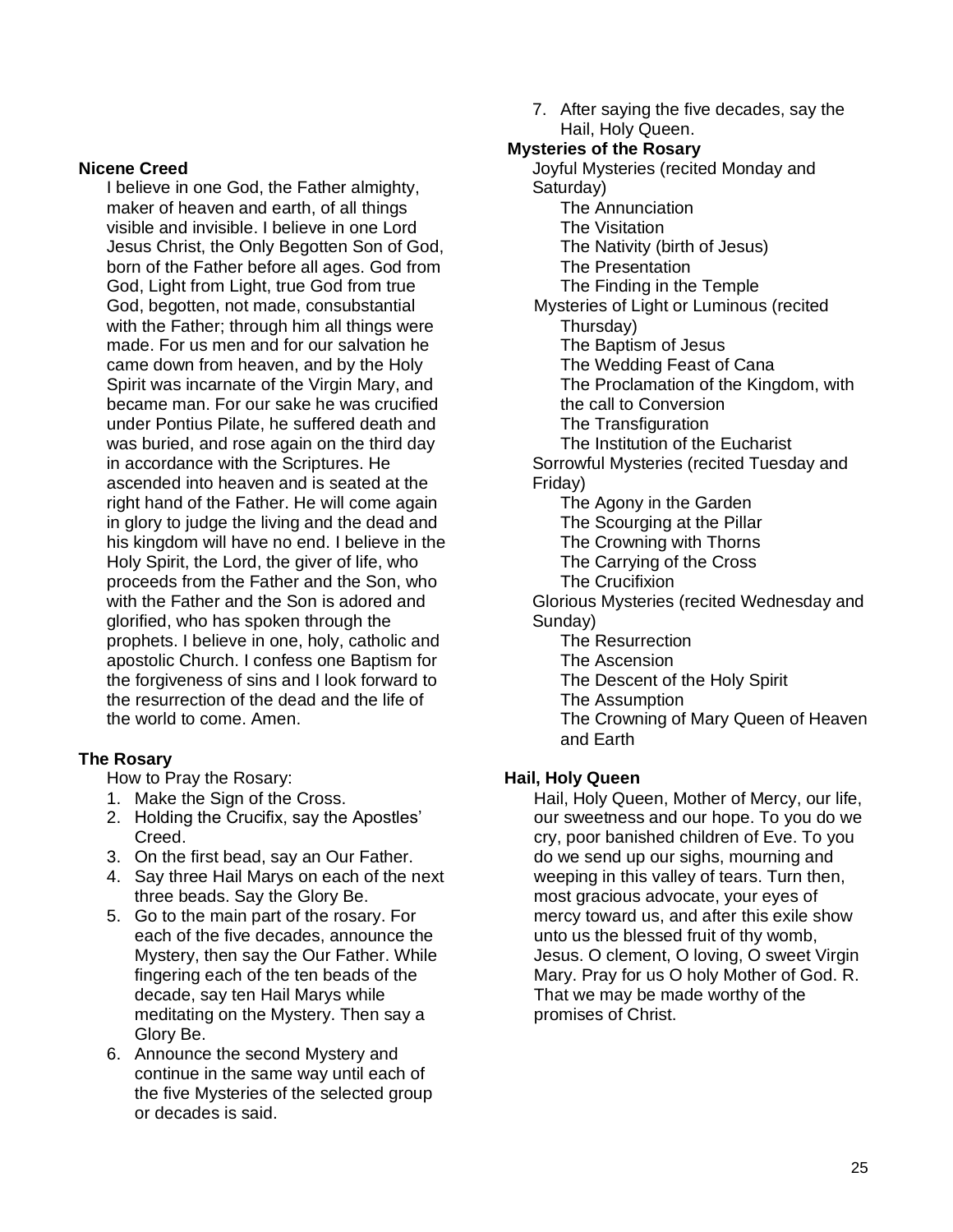#### **Act of Faith**

O my God, I firmly believe that you are one God in three divine Persons, Father, Son, and Holy Spirit. I believe that your divine Son became man and died for our sins and that he will come to judge the living and the dead. I believe these and all the truths which the Holy Catholic Church teaches because you have revealed them who are eternal truth and wisdom, who can neither deceive nor be deceived. In this faith I intend to live and die. Amen.

#### **Act of Hope**

O Lord God, I hope by your grace for the pardon of all my sins and after life here to gain eternal happiness because you have promised it who are infinitely powerful, faithful, kind, and merciful. In this hope I intend to live and die. Amen.

#### **Act of Love**

O Lord God, I love you above all things and I love my neighbor for your sake because you are the highest, infinite and perfect good, worthy of all my love. In this love I intend to live and die. Amen.

#### **Memorare**

Remember, O most gracious Virgin Mary, that never was it known, that anyone who fled to thy protection, implored thy help, or sought thy intercession, was left unaided. Inspired by this confidence I fly unto thee, O Virgin of virgins, my Mother. To thee do I come, before thee I stand, sinful and sorrowful. O Mother of the Word Incarnate, despise not my petitions, but in thy mercy hear and answer me. Amen.

#### **Mary's Prayer (Magnificat)**

My soul proclaims the greatness of the Lord, my spirit rejoices in God my Savior, for he has looked with favor on his lowly servant. From this day all generations will call me blessed: the Almighty has done great things for me, and holy is his Name. He has mercy on those who fear him in every generation. He has shown the strength of his arm, he has scattered the proud in their conceit. He has cast down the mighty from their thrones, and has lifted up the lowly. He has filled the hungry with good things, and the rich he has sent away empty. He has come to the help of his servant Israel for he has remembered his promise of mercy, the promise he made to our fathers, to Abraham and his children forever. Glory to the Father and to the Son and to the Holy Spirit, as it was in the beginning, is now, and will be forever. Amen.

#### **Come, Holy Spirit (Prayer to the Holy Spirit)**

V. Come, Holy Spirit, fill the hearts of your faithful.

R. And kindle in them the fire of your love. V. Send forth your Spirit and they shall be created.

R. And you shall renew the face of the earth.

Let us pray: O God, by the light of the Holy Spirit you have taught the hearts of your faithful. In the same Spirit, help us to know what is truly right and always to rejoice in your consolation. We ask this through Christ, Our Lord. Amen.

#### **Prayer of St. Francis/Prayer for Peace**

Lord, make me an instrument of your peace. Where there is hatred, let me sow love: where there is injury, pardon: where there is doubt, faith; where there is despair, hope; where there is darkness, light; and where there is sadness, joy.

Grant that I may not so much seek to be consoled as to console, to be understood as to understand, to be loved as to love; for it is in giving that we receive, it is in pardoning that we are pardoned, and it is in dying that we are born to eternal life.

#### **Psalm 23**

The Lord is my shepherd; I shall not want. In verdant pastures he gives me repose; beside restful waters he leads me; he refreshes my soul. He guides me in right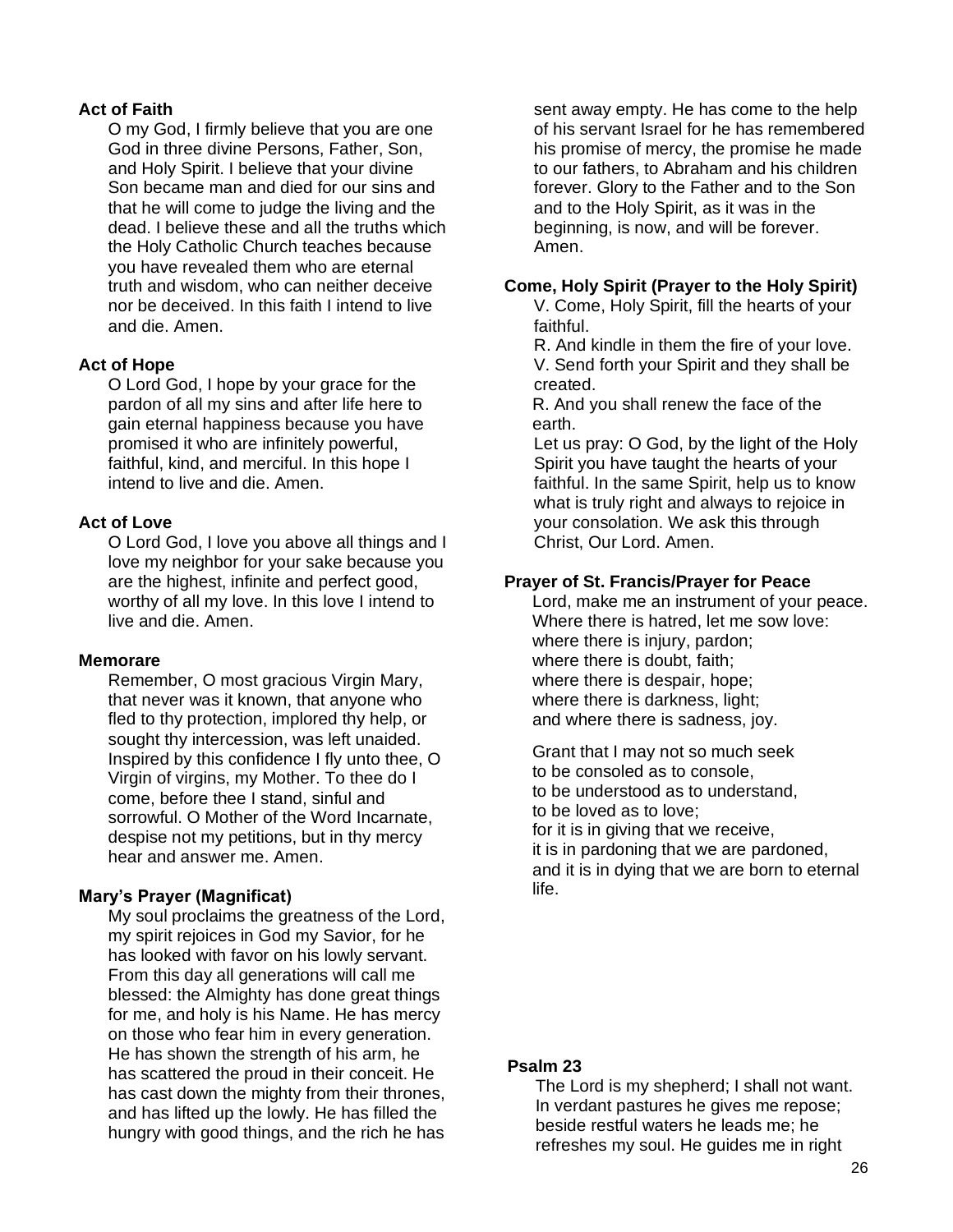paths for his name's sake. Even though I walk in the dark valley I fear no evil; for you are at my side. With your rod and staff that give me courage. You spread the table before me in the sight of my foes; you anoint my head with oil; my cup overflows. Only goodness and kindness follow me all the days of my life; and I shall dwell in the house of the Lord for years to come.

# **Additional Prayers**

#### **Vocation Prayer (Archdiocese of Dubuque)**

Lord Jesus, life is Your gift to us. Through Baptism You invite us to share the gift of our lives in service to others.

Give us the courage and generosity to respond to Your call.

Through the Eucharist You fill us with Your life-giving presence and strengthen us in holiness.

Give us the grace to make our efforts in Your service fruitful in Your kingdom.

Through Confirmation You seal us with the gifts of the Holy Spirit and send us

forth.

Give us the strength to proclaim Your Word and make known Your Will to all the world. Open our hearts to Your service and move the hearts of men and women to follow You as priests, deacons, Sisters and Brothers.

Help parents, grandparents and teachers to share their Catholic faith and to encourage our young people to explore religious vocations.

Guide all people, Lord, in Your ways of compassion, truth, and peace, that we may find joy in fulfilling our vocation. Amen.

#### **Prayer of Discernment**

Lord, God, we know that by Baptism and the gift of the Holy Spirit, you reign in our lives, and you call us to holiness and truth. Renew us that we might be all that you want us to be, so that we live in accord with your desires. We strive to be attentive to your promptings. Help us do what is right. Grant us the gift of knowledge, to be informed; the gift of wisdom, to use our experience; the gift of understanding, to learn from one another; the gift of right judgment, to make good

decisions; the gift of courage, to enact what we decide; the gift of faith, to trust You. We ask this in the power of your Spirit, and in the name of Jesus, our Lord. Amen.

# **Beliefs and Practices, Formula of Catholic Doctrine**

# **Beatitudes** (Matthew 5:3-12)

- Blessed are the poor in spirit, for theirs is the kingdom of heaven.
- Blessed are they who mourn, for they will be comforted.
- Blessed are the meek, for they will inherit the land.
- Blessed are they who hunger and thirst for righteousness, for they will be satisfied.
- Blessed are the merciful, for they will be shown mercy.
- Blessed are the clean of heart (or pure of heart), for they will see God.
- Blessed are the peacemakers, for they will be called children of God.
- Blessed are they who are persecuted for the sake of righteousness (or righteousness' sake), for theirs is the kingdom of heaven.
- Blessed are you when people revile you and persecute you and utter all kinds of evil against you falsely on my account. Rejoice and be glad, for your reward will be great in heaven.

# **Communion Regulations**

As Catholics, we fully participate in the celebration of the Eucharist when we receive Holy Communion. We are encouraged to receive Communion devoutly and frequently.

- In order to be properly disposed to receive Communion, participants should be conscious of no grave sin and normally should fast for one hour.
- A person who is conscious of grave sin is not to receive the Body and Blood of the Lord without prior sacramental confession except for a grave reason where there is no opportunity for confession. In this case, the person is to be mindful of the obligation to make an act of perfect contrition, including the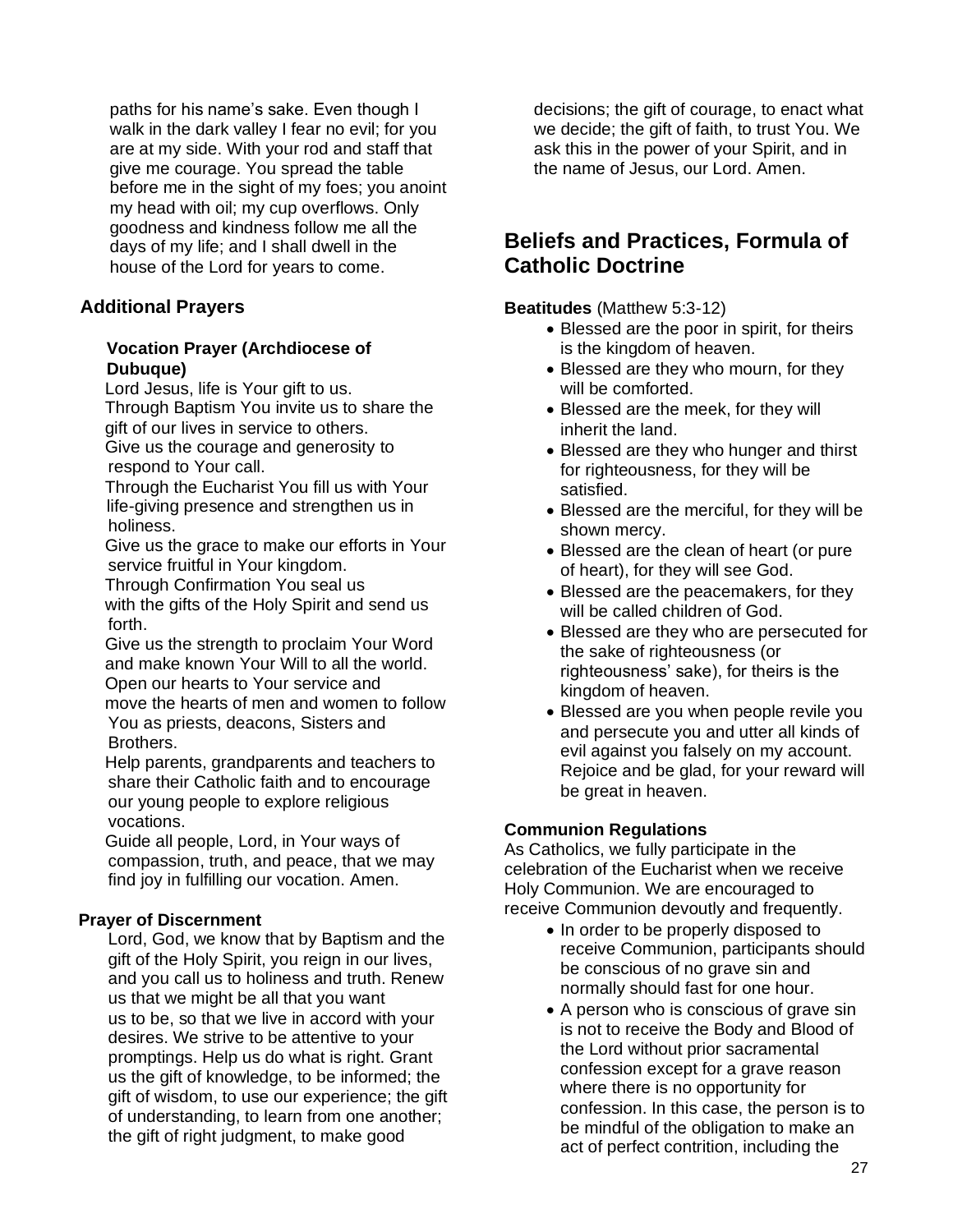intention of confessing as soon as possible (CIC, can. 916).

• A frequent reception of the Sacrament of Penance is encouraged for all.

## **Communion Fast**

We are expected to fast from food or drink for at least one hour prior to the reception of Holy Communion.

# **Four Gospels**

Matthew, Mark, Luke, and John

# **Holy Days of Obligation**

On these days, there is an obligation to attend Mass and to refrain from servile work as much as possible.

- Mary Mother of God January 1
- Ascension of the Lord 40 days after Easter or the following Sunday (celebrated on the 7th Sunday of Easter in the Archdiocese of Dubuque)
- Assumption of Mary August 15
- All Saints Day November 1
- The Immaculate Conception of Mary December 8
- Nativity of our Lord/Christmas December 25

# **Liturgical Year**

- Advent-Christmas Season (Christmas day until Sunday after Epiphany)
- Ordinary Time
- Lent (Ash Wednesday until Holy Saturday)
- Easter Season (Easter Sunday until Pentecost, 50 days after Easter)
- Ordinary Time

# **Parts of the Mass**

Introductory Rites

- Gathering Song
- Greeting
- Penitential Rite (or blessing and sprinkling with holy water)
- Glory to God
- Opening Prayer

Liturgy of the Word

• First Reading (usually from the Old Testament)

- Responsorial Psalm
- Second Reading (usually from one of the letters of the New Testament)
- Gospel Acclamation
- Gospel
- Homily (an explanation of the readings)
- Profession of Faith (Creed)
- General Intercessions (Prayers of the Faithful)
- Liturgy of the Eucharist
	- Preparation and presentation of the gifts
	- Prayer over gifts
	- Preface
	- Holy, Holy, Holy Lord
	- Eucharistic Prayer (during this prayer the bread and wine become the Body and Blood of Jesus)
	- The Great Amen
	- Communion Rite
		- The Lord's Prayer
		- Sign of Peace
		- Breaking of the Bread
		- Lamb of God
		- Reception of Communion
		- Prayer after Communion

Concluding Rite

- Blessing
- Dismissal

# **Regulations for Fast and Abstinence**

- Fasting is refraining from food or drink to some degree.
- Abstinence is refraining from eating meat.
- In the United States, Ash Wednesday and Good Friday are days of fast and abstinence, and all Fridays of Lent are days of abstinence.
- The obligation to abstain from meat binds all Catholics 14 years of age and older. The obligation to fast, limiting oneself to one full meal and two lighter meals in the course of a day, binds Catholics from the ages of 21 to 59.

# **Seven Sacraments**

- Sacraments of Initiation: Baptism, Confirmation, Eucharist
- Sacraments of Healing: Reconciliation (Penance); Anointing of the Sick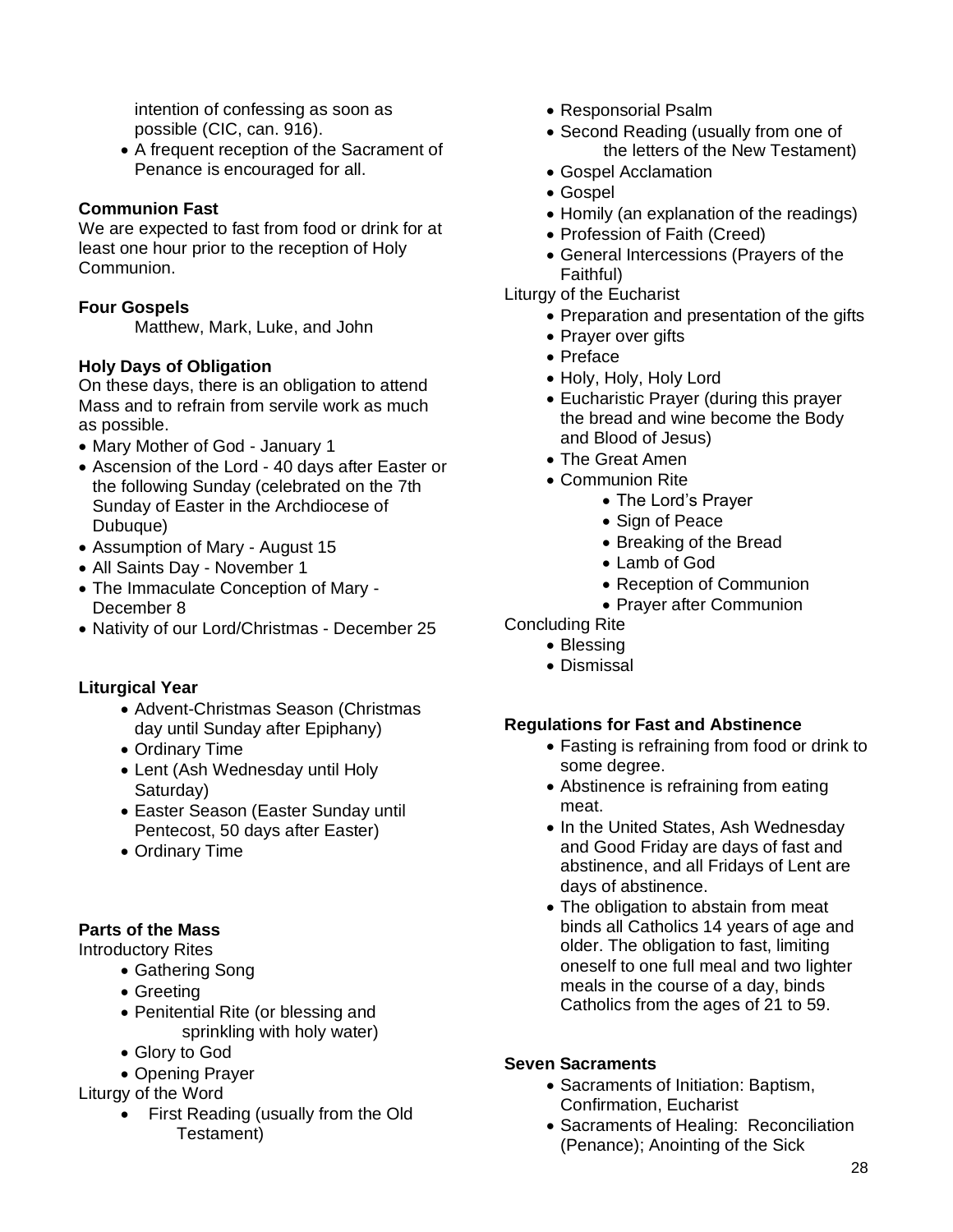• Sacraments of Life Service: Holy Orders and Matrimony (Marriage)

# **The Four Cardinal Virtues**

- 1. Prudence
- 2. Justice
- 3. Fortitude
- 4. Temperance

#### **The Four Last Things**

- 1. Death
- 2. Judgment
- 3. Hell
- 4. Heaven

#### **The Fruits of the Holy Spirit**

- Charity
- Joy
- Peace
- Patience
- Kindness
- Goodness
- Generosity
- Gentleness
- Faithfulness
- Modesty
- Self-control
- Chastity

#### **The Gifts of the Holy Spirit**

- 1. Wisdom
- 2. Understanding
- 3. Counsel (Right Judgment)
- 4. Fortitude (Courage)
- 5. Knowledge
- 6. Piety (Reverence)
- 7. Fear of the Lord (Wonder and Awe in God's Presence)

## **The Golden Rule** (cf. Mt 7:12)

Do unto others as you would have them do to you.

# **The Five Precepts of the Church**

- 1. You shall attend Mass on Sundays and holy days of obligation and remain free from work or activity that could impede the sanctification of such days.
- 2. You shall confess your sins at least once a year.
- 3. You shall receive the sacrament of the Eucharist at least during the Easter season.
- 4. You shall observe the days of fasting and abstinence established by the Church.
- 5. You shall help to provide for the needs of the Church.

# **The Seven Capital Sins**

- 1. Pride
- 2. Covetousness
- 3. Lust
- 4. Anger
- 5. Gluttony
- 6. Envy
- 7. Sloth

## **The Stations of the Cross**

- 1. Jesus is condemned to death.
- 2. Jesus accepts his cross.
- 3. Jesus falls the first time.
- 4. Jesus meets his mother.
- 5. Simon helps Jesus carry the cross.
- 6. Veronica wipes the face of Jesus.
- 7. Jesus falls the second time.
- 8. Jesus meets the women.
- 9. Jesus falls the third time.
- 10. Jesus is stripped of his clothes.
- 11. Jesus is nailed to the cross.
- 12. Jesus dies on the cross.
- 13. Jesus is taken down from the cross.
- 14. Jesus is placed in the tomb.